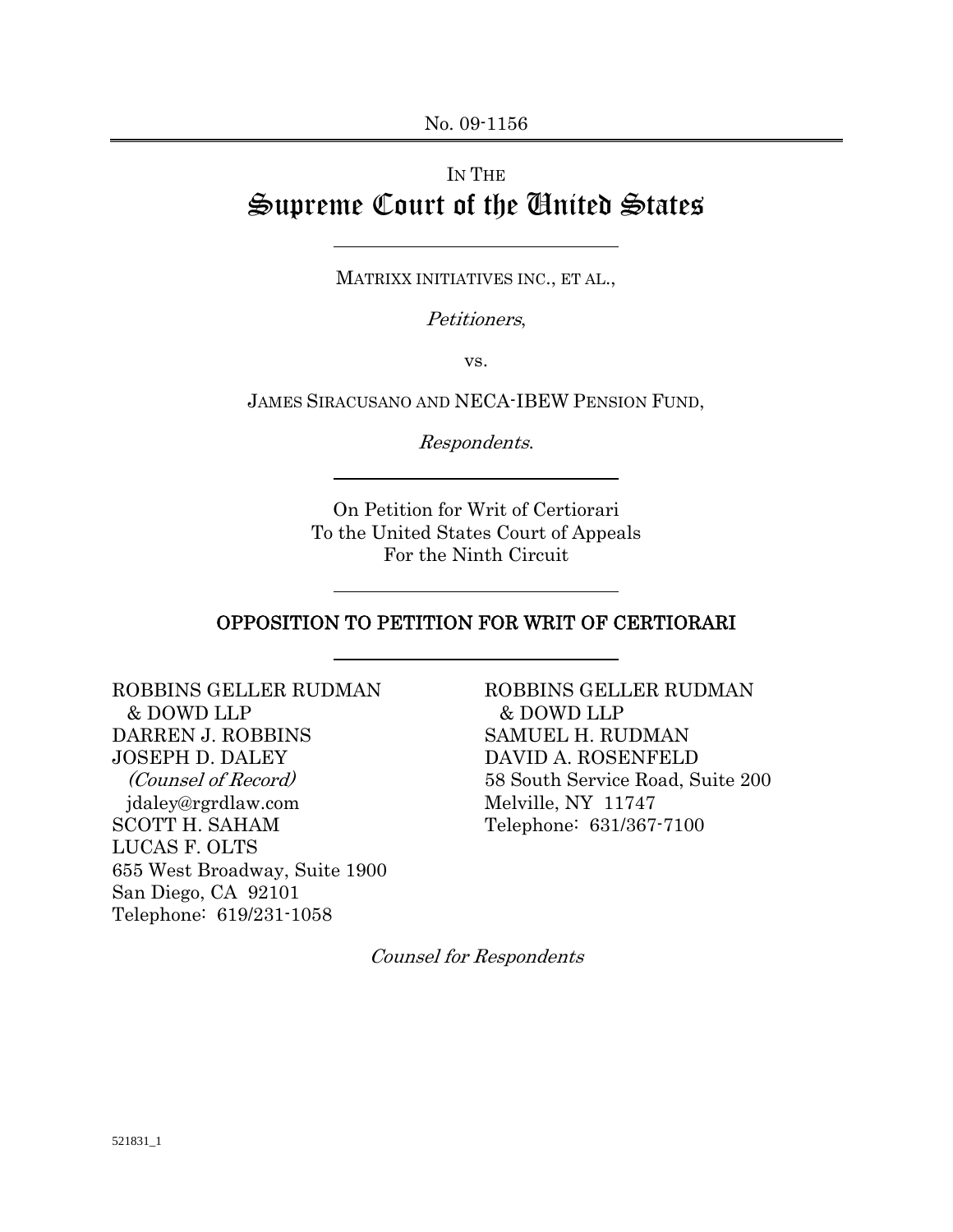#### **QUESTIONS PRESENTED**

1. Whether the Court of Appeals correctly held that the district court's reliance upon a singular "statistical significance" standard in order to assess the materiality of petitioners' misstatements and omissions was inconsistent with this Court's decision in *Basic Inc. v. Levinson*, 485 U.S. 224 (1988), rejecting bright-line materiality rules.

2. Whether the Court of Appeals correctly held that, in considering all of the alleged facts together and taking them to be true, the Complaint's allegations gave rise to a strong inference of scienter that was cogent and at least as compelling as any opposing inference drawn from the facts alleged.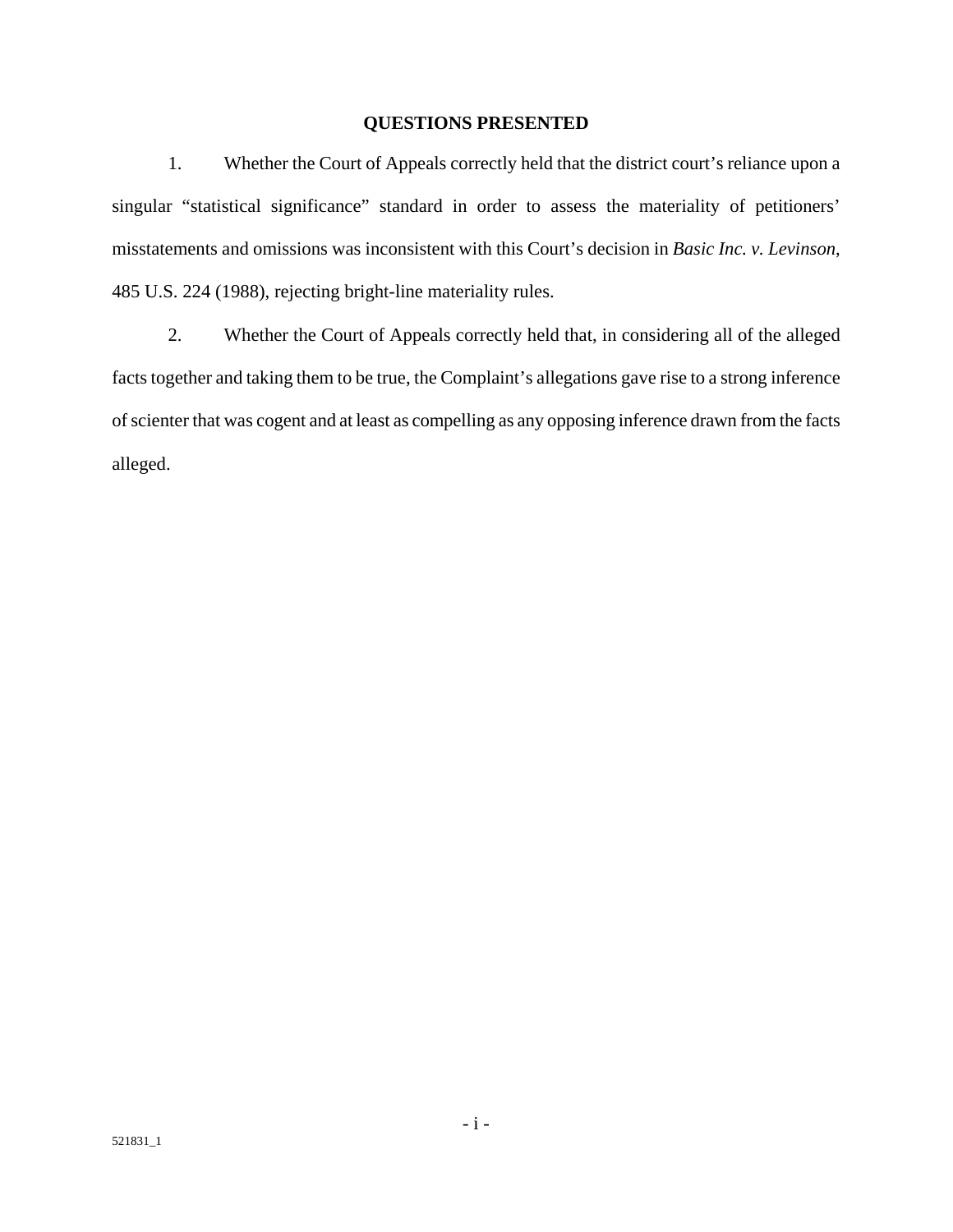# **RULE 29.6 DISCLOSURE**

Neither James Siracusano nor NECA-IBEW Pension Fund is a corporation.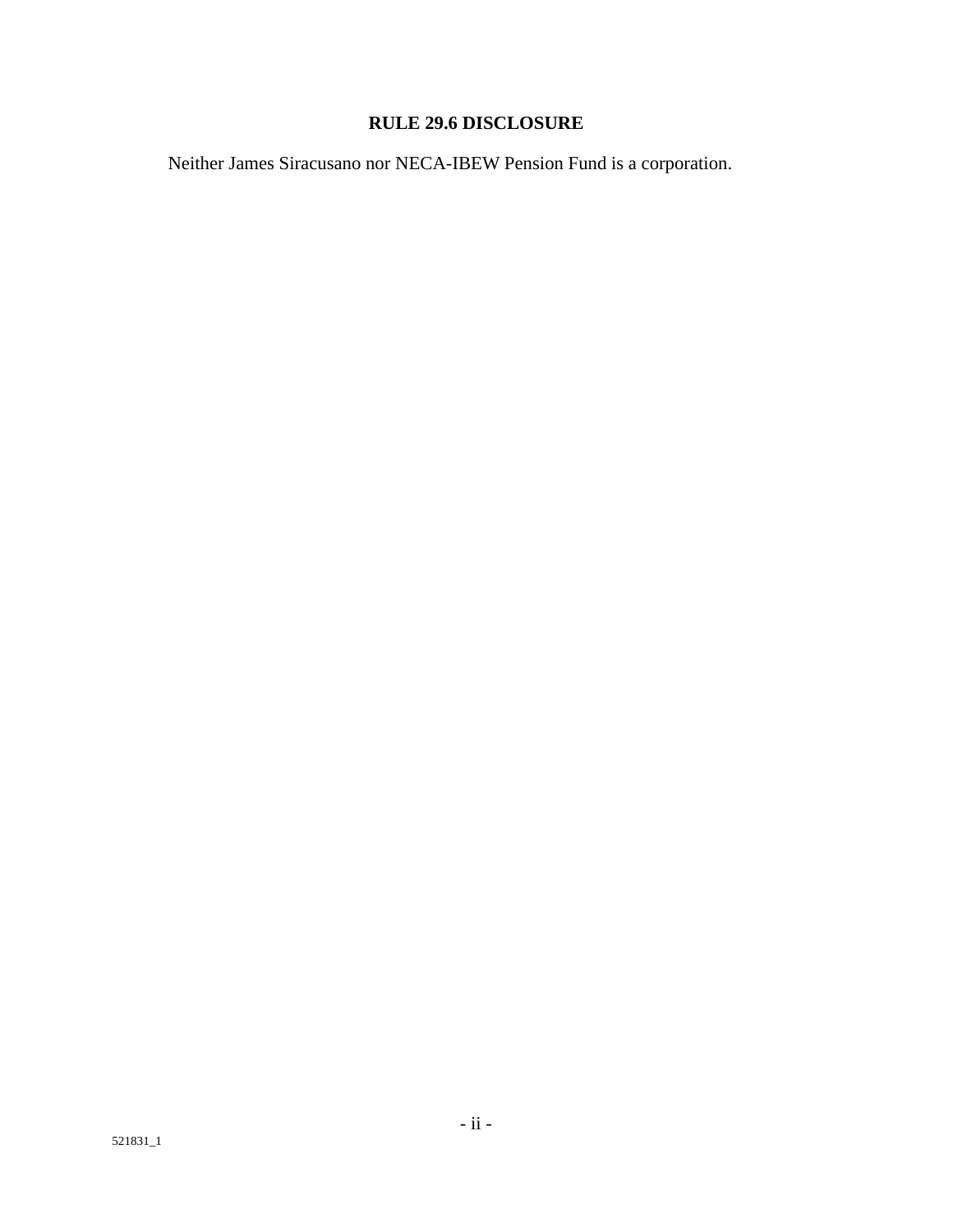# **TABLE OF CONTENTS**

| I. |           |    |                                                                                                                                                                                                                                                                |  |  |  |
|----|-----------|----|----------------------------------------------------------------------------------------------------------------------------------------------------------------------------------------------------------------------------------------------------------------|--|--|--|
|    | A.        |    |                                                                                                                                                                                                                                                                |  |  |  |
|    | <b>B.</b> |    | Petitioners Received Repeated Warnings from Olfactory Medical<br>Researchers and Complaints from Zicam Users that Zicam Caused a<br>Horrific Side Effect Called "Anosmia" - Loss of Sense of Smell - in                                                        |  |  |  |
|    |           | 1. | Dr. Alan Hirsch, Neurological Director of the Smell & Taste<br>Treatment and Research Foundation, Warned Matrixx in                                                                                                                                            |  |  |  |
|    |           | 2. | Petitioner Clarot Approached Dr. Miriam Linschoten of the<br>University of Colorado's Health Sciences Center and the Rocky<br>Mountain Taste and Smell Center ("RMTSC") in 2002, and<br>Discussed with Her Complaints Matrixx Had Received Concerning          |  |  |  |
|    |           | 3. | Dr. Bruce Jafek, in the Department of Otolaryngology at the<br>University of Colorado School of Medicine, Prepared a Medical-<br>Conference Presentation in Fall 2003 that Described Ten Cases of<br>Zicam-Linked Anosmia - and in Response Matrixx Warned Him |  |  |  |
|    |           | 4. | Numerous Zicam Users Filed Personal Injury Lawsuits Against<br>Matrixx, Complaining that Zicam Caused Their Loss of Sense of                                                                                                                                   |  |  |  |
|    | C.        |    | Despite the Foregoing, Petitioners Made a Series of False and Misleading                                                                                                                                                                                       |  |  |  |
|    | D.        |    | As Complaints Surfaced About Zicam-Caused Anosmia, Matrixx Went on<br>the Offensive – Vehemently (and Falsely) Denying Any Link Between                                                                                                                        |  |  |  |
|    | Ε.        |    | Once the Dramatic Truth About Zicam's Link to Loss of Sense of Smell<br>Was Revealed to a Nationwide Audience, Matrixx's Stock Price                                                                                                                           |  |  |  |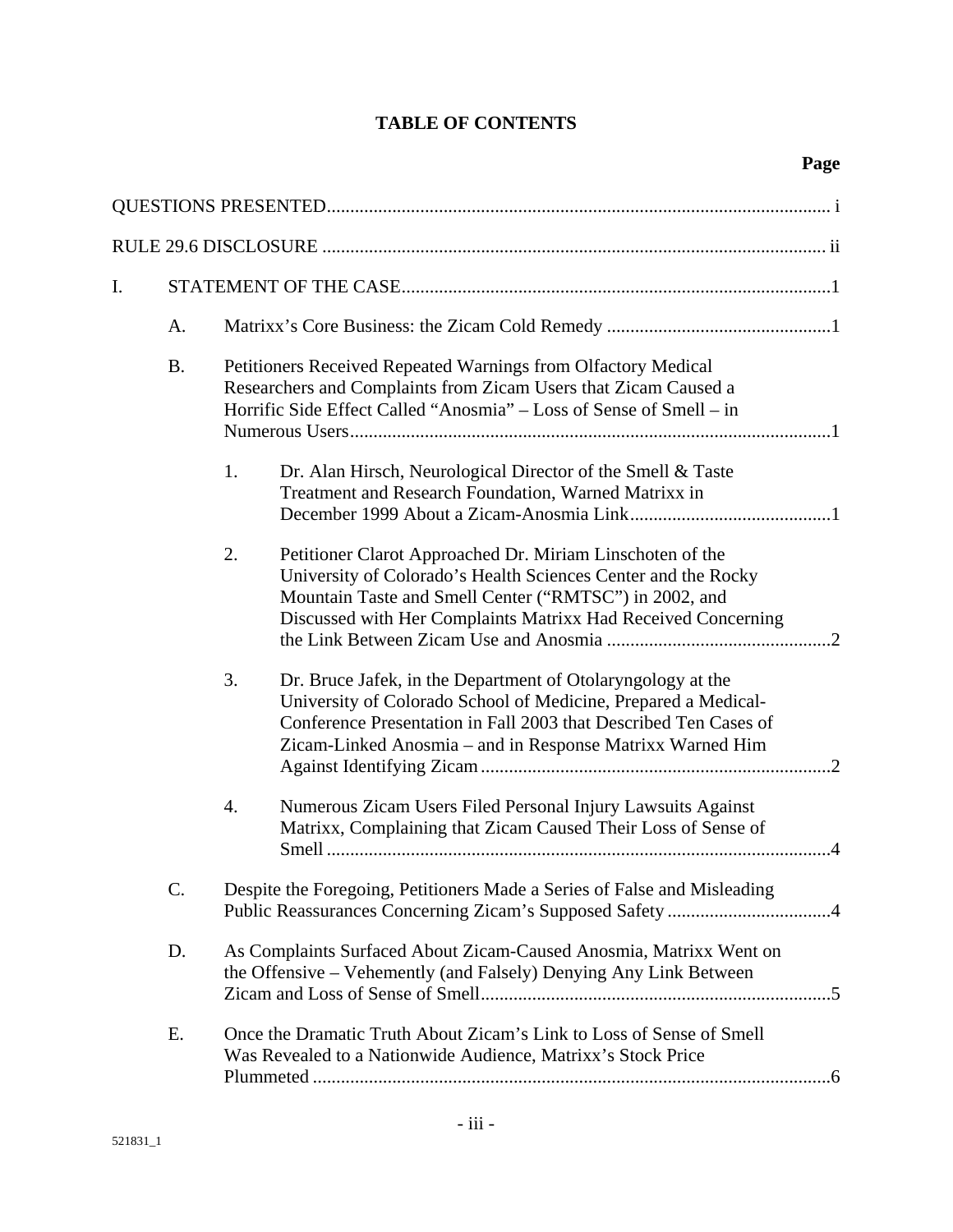# **Page**

|      | F.              | Epilogue: Petitioners' Post-Class Period Admissions Contradicted Their<br>Earlier Representations, While the Numbers of Zicam-Related Anosmia           |     |
|------|-----------------|---------------------------------------------------------------------------------------------------------------------------------------------------------|-----|
| Η.   |                 |                                                                                                                                                         |     |
|      | A.              | The Ninth Circuit's Refusal to Apply a Bright-Line Materiality Test<br>Faithfully Comports with This Court's Holding in <i>Basic Inc. v. Levinson</i> 9 |     |
|      | Β.              | Petitioners' Supposed Circuit Split Concerning the Relationship Between                                                                                 |     |
|      | $\mathcal{C}$ . | The Fact-Bound Nature of the Panel's Materiality Holding Further                                                                                        |     |
|      | D.              | The Ninth Circuit's Scienter Holding Is Perfectly Consistent with This                                                                                  |     |
| III. |                 |                                                                                                                                                         | .21 |
|      |                 |                                                                                                                                                         |     |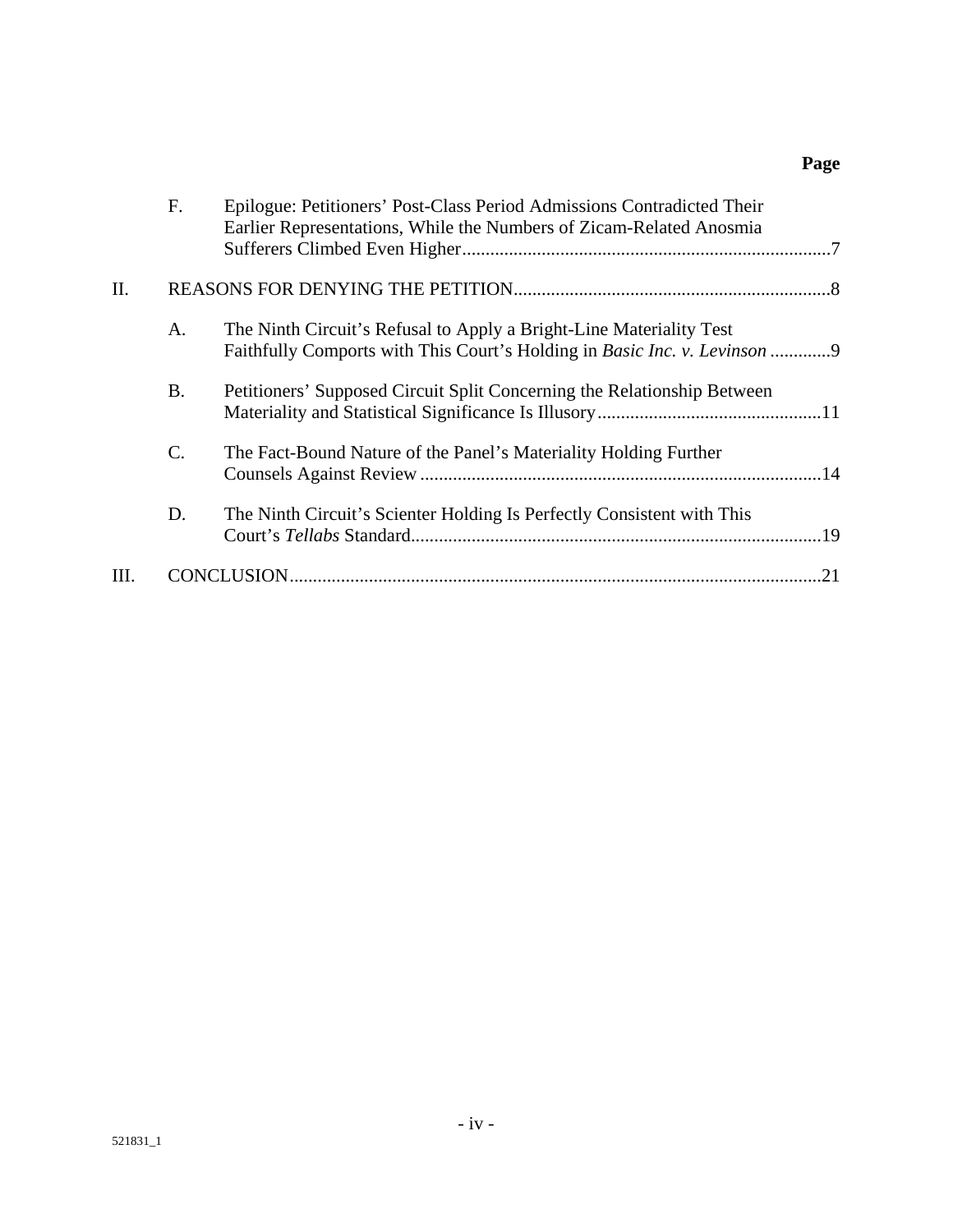# **TABLE OF AUTHORITIES**

# **CASES**

| Allen v. United States,<br>588 F. Supp. 247 (D. Utah 1984),        |  |
|--------------------------------------------------------------------|--|
|                                                                    |  |
| Asher v. Baxter Int'l Inc.,                                        |  |
| Basic Inc. v. Levinson,                                            |  |
| Dura Pharms., Inc. v. Broudo,                                      |  |
| Fla. State Bd. of Admin. v. Green Tree Fin. Corp.,                 |  |
| Ganino v. Citizens Utils. Co.,                                     |  |
| Helwig v. Vencor, Inc.,                                            |  |
| In re Carter-Wallace, Inc.,                                        |  |
| In re Carter-Wallace Sec. Litig.,                                  |  |
| In re Merck & Co. Sec. Litig.,                                     |  |
| Kurz v. Philadelphia Elec. Co.,                                    |  |
| Martinez v. Schlumberger, Ltd.,                                    |  |
| New Jersey Carpenters Pension & Annuity Funds v. Biogen IDEC Inc., |  |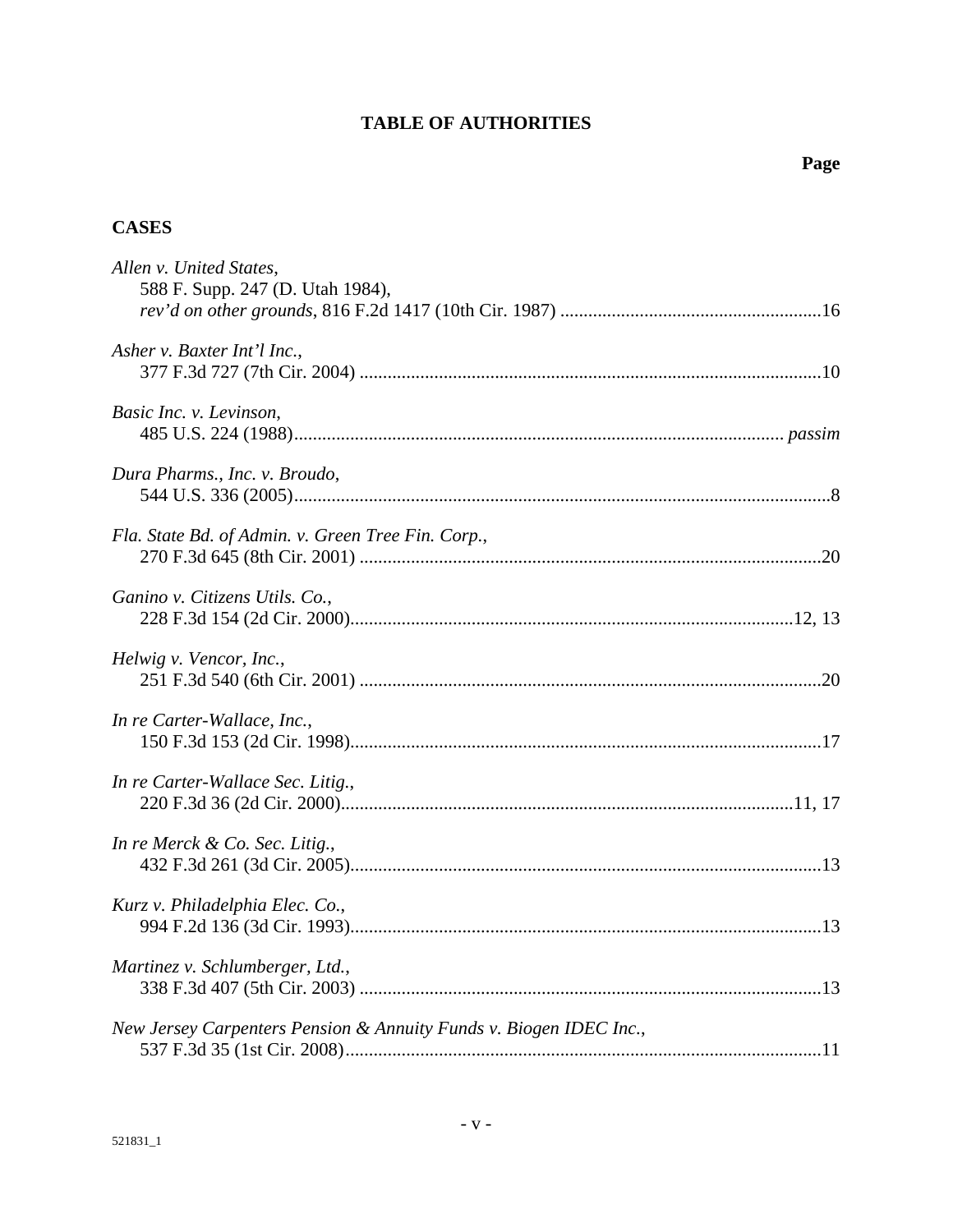# Page

| Oran v. Stafford,                                                                                              |
|----------------------------------------------------------------------------------------------------------------|
| Rowe v. Maremont Corp.,                                                                                        |
| Tellabs, Inc. v. Makor Issues & Rights, Ltd.,                                                                  |
| STATUTES, RULES AND REGULATIONS                                                                                |
| 15 U.S.C.                                                                                                      |
| Sarbanes-Oxley Act of 2002                                                                                     |
| 17 C.F.R.                                                                                                      |
| 21 C.F.R.                                                                                                      |
| <b>SECONDARY AUTHORITIES</b>                                                                                   |
| Melvin Aron Eisenberg, Bad Arguments in Corporate Law,                                                         |
| Richard Lempert, Symposium on Law and Economics: Statistics in the Courtroom:<br><b>Building on Rubinfeld,</b> |
| Jack F. Williams, Distrust: The Rhetoric and Reality of Means-Testing,                                         |
|                                                                                                                |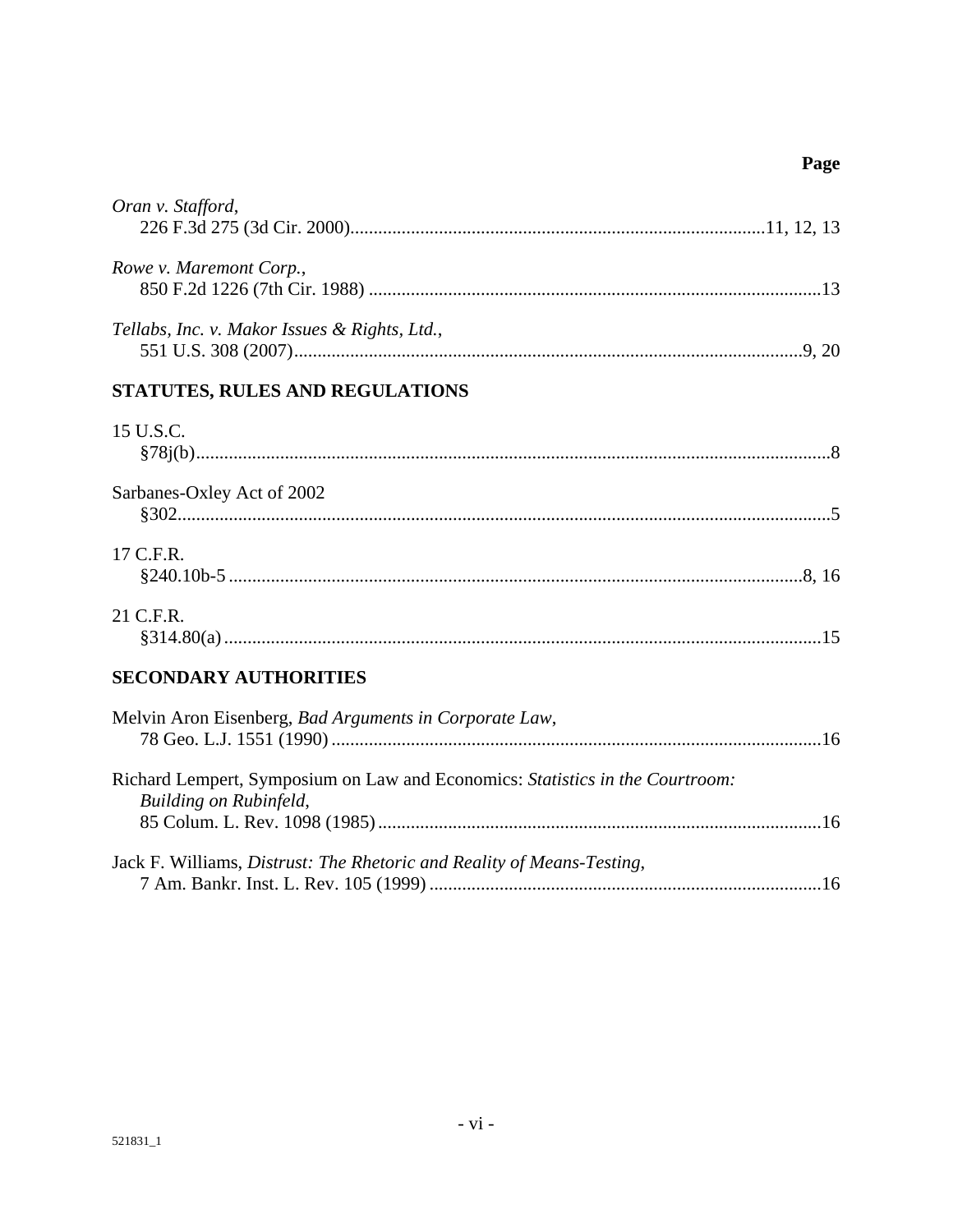### **I. STATEMENT OF THE CASE**

### **A. Matrixx's Core Business: the Zicam Cold Remedy**

Petitioner Matrixx develops, manufactures, and markets over-the-counter pharmaceuticals. ER68: $\P$ 2.<sup>1</sup> Matrixx's core brand during the Class Period – through its wholly-owned subsidiary Zicam, LLC – was a line of common-cold products comprising 100% of Matrixx's sales, gross profits, and growth. *Id*.; App. 2a. Within that core product line, "Zicam Cold Remedy" (hereafter "Zicam") accounted for approximately 70% of sales overall. App. 4a. The cold remedy could be applied in several forms, including a nasal spray and nasal gel. *Id*.

It is that intranasal version of Zicam that lies at the center of this action.

# **B. Petitioners Received Repeated Warnings from Olfactory Medical Researchers and Complaints from Zicam Users that Zicam Caused a Horrific Side Effect Called "Anosmia" – Loss of Sense of Smell – in Numerous Users**

Both before and during the Class Period, petitioners received numerous warnings that Zicam

nasal gel use was being linked to the loss of sense of smell in some users.

## **1. Dr. Alan Hirsch, Neurological Director of the Smell & Taste Treatment and Research Foundation, Warned Matrixx in December 1999 About a Zicam-Anosmia Link**

In 1999, Dr. Alan Hirsch, M.D., F.A.C.P., recognized a possible link between Zicam nasal

gel and loss of smell in "a cluster" of his patients. ER68:¶25; App. 4a-5a. In December 1999 – nearly four years before the Class Period began – Dr. Hirsch called Matrixx's customer service line

to inquire about the amount of zinc in Zicam's nasal gel. App. 4a-5a. Dr. Hirsch reported to

<sup>1</sup> Citations to "ER\_\_\_" are to the Excerpts of Record filed in the Ninth Circuit Court of Appeals; citations to "App. \_\_" are to the Appendix filed by petitioners. Because the appeals court's opinion does not necessarily list all relevant record facts, respondents will supplement their Appendix cites when required with citations to the operative Complaint ("ER68:¶ ").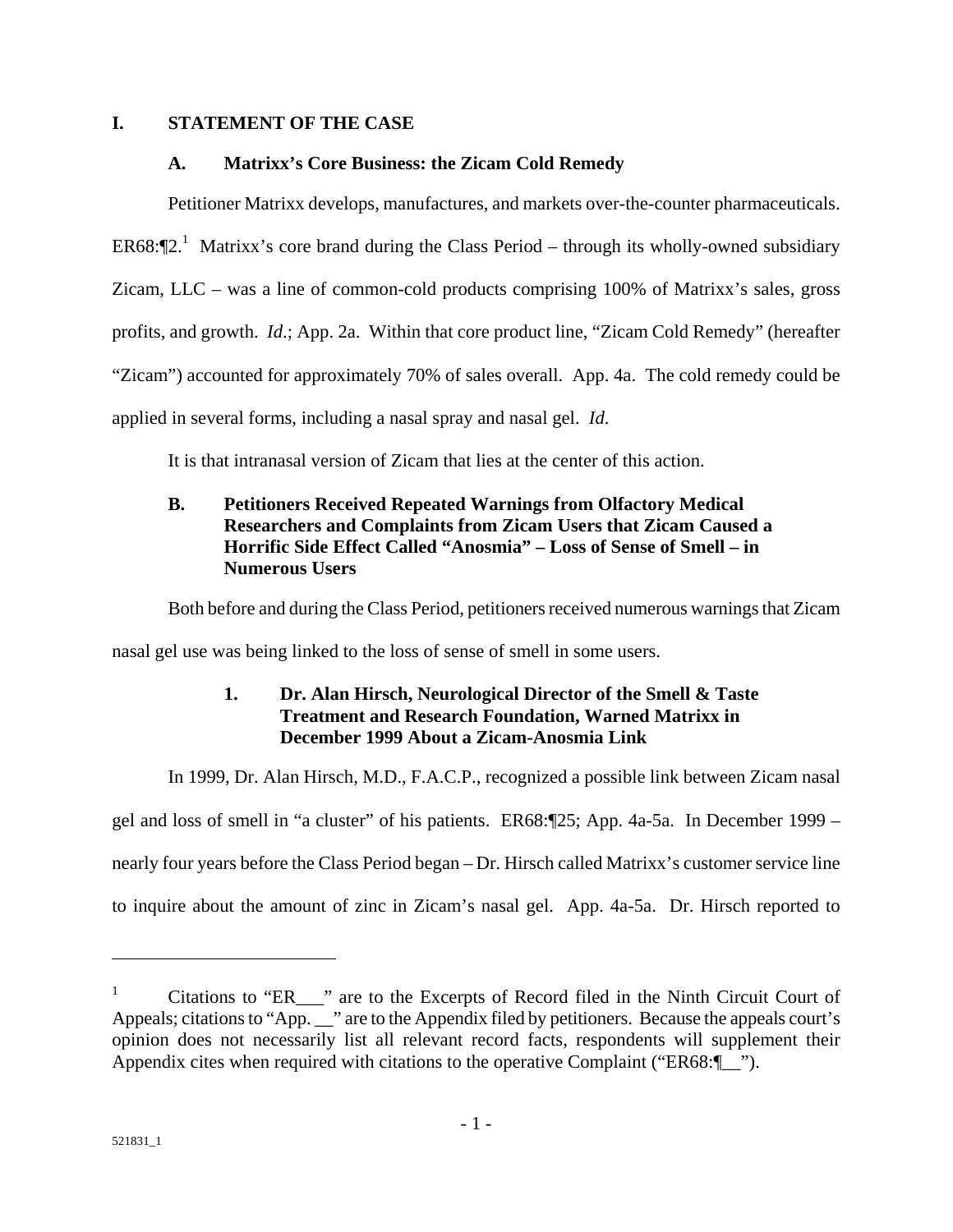Matrixx that one of his patients had developed anosmia after using Zicam, and noted that there existed studies demonstrating problems associated with the intranasal application of zinc. App. 5a. Dr. Hirsch volunteered to conduct a clinical study on the possible Zicam-anosmia link, but was turned down. *Id*.

# **2. Petitioner Clarot Approached Dr. Miriam Linschoten of the University of Colorado's Health Sciences Center and the Rocky Mountain Taste and Smell Center ("RMTSC") in 2002, and Discussed with Her Complaints Matrixx Had Received Concerning the Link Between Zicam Use and Anosmia**

Petitioner Timothy Clarot, Matrixx's Vice President of Research and Development, reached out to Dr. Linschoten in September 2002 concerning Zicam's link with anosmia. App. 5a. Clarot had called Dr. Linschoten because one of the several patients she had been treating at the RMTSC for loss of smell following Zicam use had also complained to Matrixx. *Id*. Clarot admitted to Dr. Linschoten that Matrixx had received *additional* similar complaints from other Zicam nasal gel consumers. *Id*. In fact, Matrixx had been receiving those complaints as far back as 1999. *Id*.

Dr. Linschoten followed up Clarot's call by e-mailing him several abstracts on the link between zinc sulfate and anosmia – pointing out that zinc's toxicity had been confirmed by studies dating back to the 1930s. *Id*. In response, Clarot telephoned her again, and invited her to participate in some upcoming animal studies Matrixx was planning. *Id*. Dr. Linschoten declined, explaining that her focus was on human research. *Id*.

## **3. Dr. Bruce Jafek, in the Department of Otolaryngology at the University of Colorado School of Medicine, Prepared a Medical-Conference Presentation in Fall 2003 that Described Ten Cases of Zicam-Linked Anosmia – and in Response Matrixx Warned Him Against Identifying Zicam**

As of September 2003 – just one month before the Class Period – Dr. Jafek had observed ten patients suffering from anosmia following Zicam use. App. 5a-6a. Together with Dr. Linschoten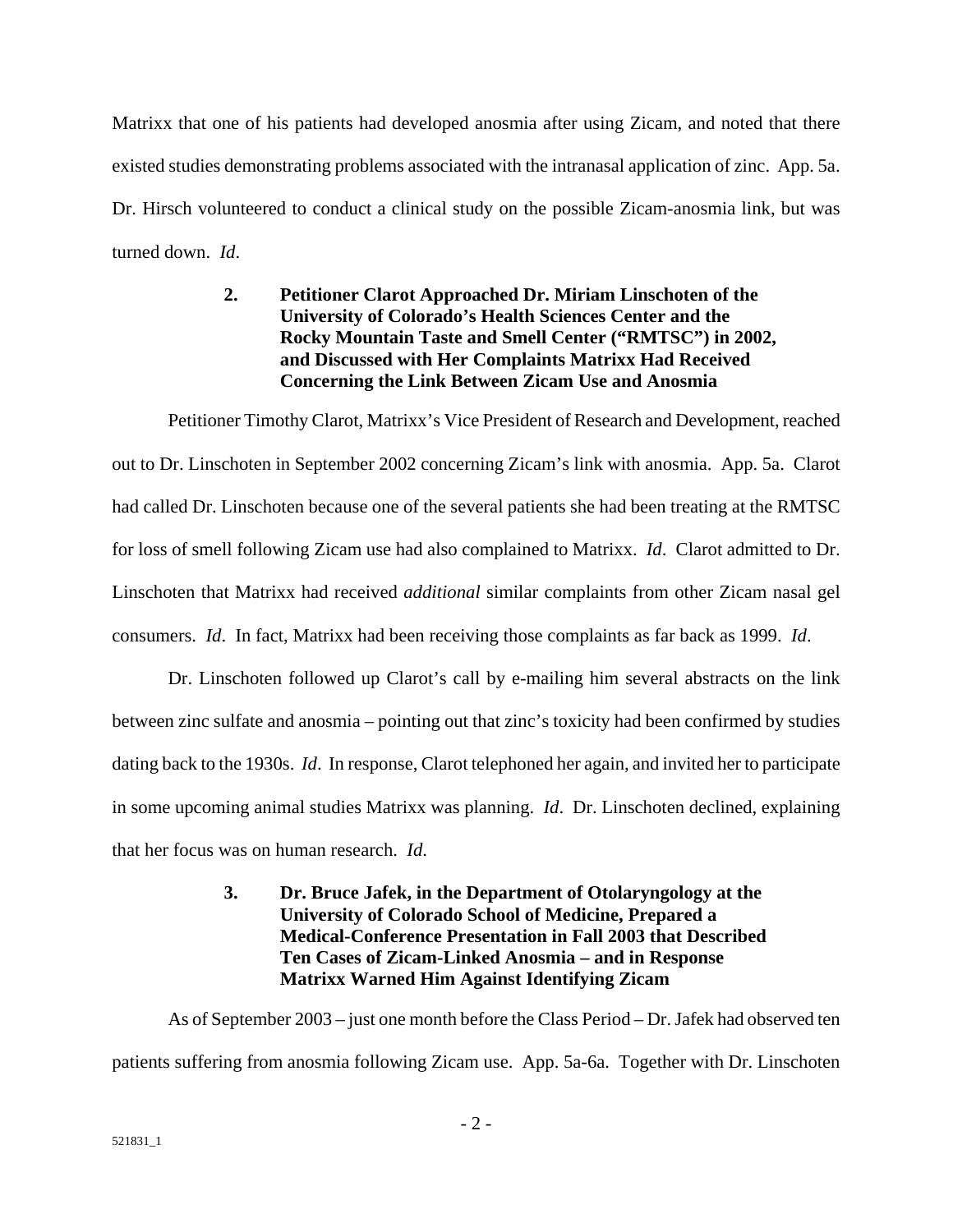and a second colleague (Bruce Murrow, also from Colorado's Department of Otolaryngology<sup>2</sup> (ER68:¶64)), Dr. Jafek planned to submit the trio's findings via a September 20, 2003 poster presentation to the American Rhinologic Society. App. 5a-6a. Prior to the September conference, the Society posted the scheduled presentations in abstract form. ER68:¶28. The abstract for the Jafek-Linschoten-Murrow presentation was entitled "Zicam® Induced Anosmia." *Id*.

The trio's research included a detailed description of a 55-year-old man who, prior to using Zicam, had normal taste and smell function. *Id*. Upon spraying Zicam into his nose, however, the subject experienced severe burning that was followed immediately by the loss of his sense of smell. *Id*. The Colorado researchers reported "10 [*sic*] other Zicam users with similar symptoms." *Id*. 3

Before the researchers could make their formal presentation, on September 12, 2003, Matrixx sent a letter to Dr. Jafek – signed by petitioner Clarot – informing him that he could not name either Matrixx or its products on the poster. ER68:¶29; App. 6a. After consulting with the University of Colorado's attorney, Dr. Jafek sought Matrixx's permission to use the names – which Matrixx denied in a second letter. ER68:¶29. Dr. Jafek then cut out all instances of the word "Zicam" from the poster, and presented it to the Society in redacted form. *Id*.; App. 6a, 19a.

 $\mathfrak{D}$  Otolaryngologists are "physicians trained in the medical and surgical management and treatment of patients with diseases and disorders of the ear, nose, throat (ENT), and related structures of the head and neck." *See* the American Academy of Otolaryngology's Web site at http://www.entnet.org/healthinformation/AboutOtolaryngology.cfm.

<sup>3</sup> The Complaint contains a typo, and should have stated that the researchers reported "9 other Zicam users," for a total of 10.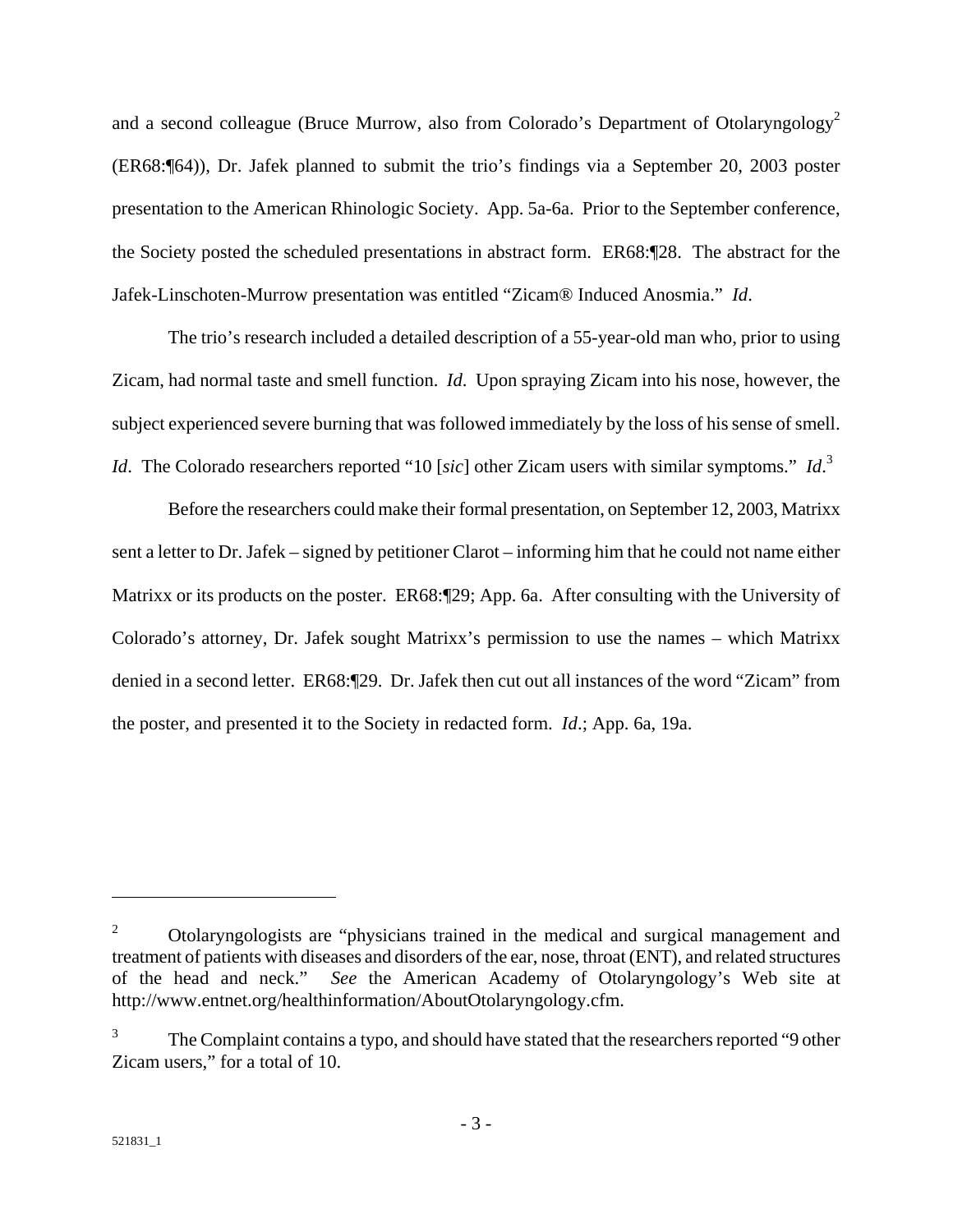## **4. Numerous Zicam Users Filed Personal Injury Lawsuits Against Matrixx, Complaining that Zicam Caused Their Loss of Sense of Smell**

Beginning just before and continuing throughout the three-and-a-half-month Class Period,

nine Zicam users sued Matrixx for personal injuries – alleging that Zicam had damaged their sense

of smell. ER68:¶49; App. 32a.

- On October 14, 2003, two plaintiffs sued Matrixx in Michigan federal court, in *Christensen, et al. v. Matrixx Initiatives, Inc., et al.*, No. 4:03-cv-0146-HWB (W.D. Mich.). ER68:¶49.
- On December 8, 2003, a plaintiff sued Matrixx in California state court, in *Nelson v. Matrixx Initiatives, Inc., et al.*, No. YC048136 (Cal. Super. Ct. – Los Angeles). *Id*.
- On December 18, 2003, a plaintiff sued Matrixx in Alabama state court, in *Sutherland v. Matrixx Initiatives, Inc., et al.*, No. CV2003-1635-WHR (Ala. Cir. Ct. – Etowah). *Id*. The case was later removed to Alabama federal court (No. 4:2004cv00129 (N.D. Ala.). *Id*.
- On January 23, 2004, five plaintiffs sued Matrixx in Arizona state court, in *Bentley, et al. v. Matrixx Initiatives, Inc., et al.*, No. CV2004-001338 (Ariz. Super. Ct. – Maricopa). *Id*. The number of plaintiffs in *Bentley* eventually grew to 266, through consolidation of later suits. *Id*.

The foregoing lawsuits were just the Zicam-related personal injury actions filed before the

Class Period's end on February 6, 2004 – at which point Matrixx was still insisting that Zicam was perfectly safe. ER68:¶44; App. 13a-14a. Matrixx's Securities and Exchange Commission ("SEC") filings later revealed that from late 2003 through October 2004, over 280 individuals sued Matrixx, alleging that Zicam had damaged their sense of smell. App. 16a.

## **C. Despite the Foregoing, Petitioners Made a Series of False and Misleading Public Reassurances Concerning Zicam's Supposed Safety**

Throughout the Class Period, Petitioners issued a series of false and misleading statements concern's Zicam's safety, and what the Zicam product line portended for Matrixx's financial success. ER68:¶¶32-41; App. 6a-14a. The Zicam brand was "poised for growth" in the upcoming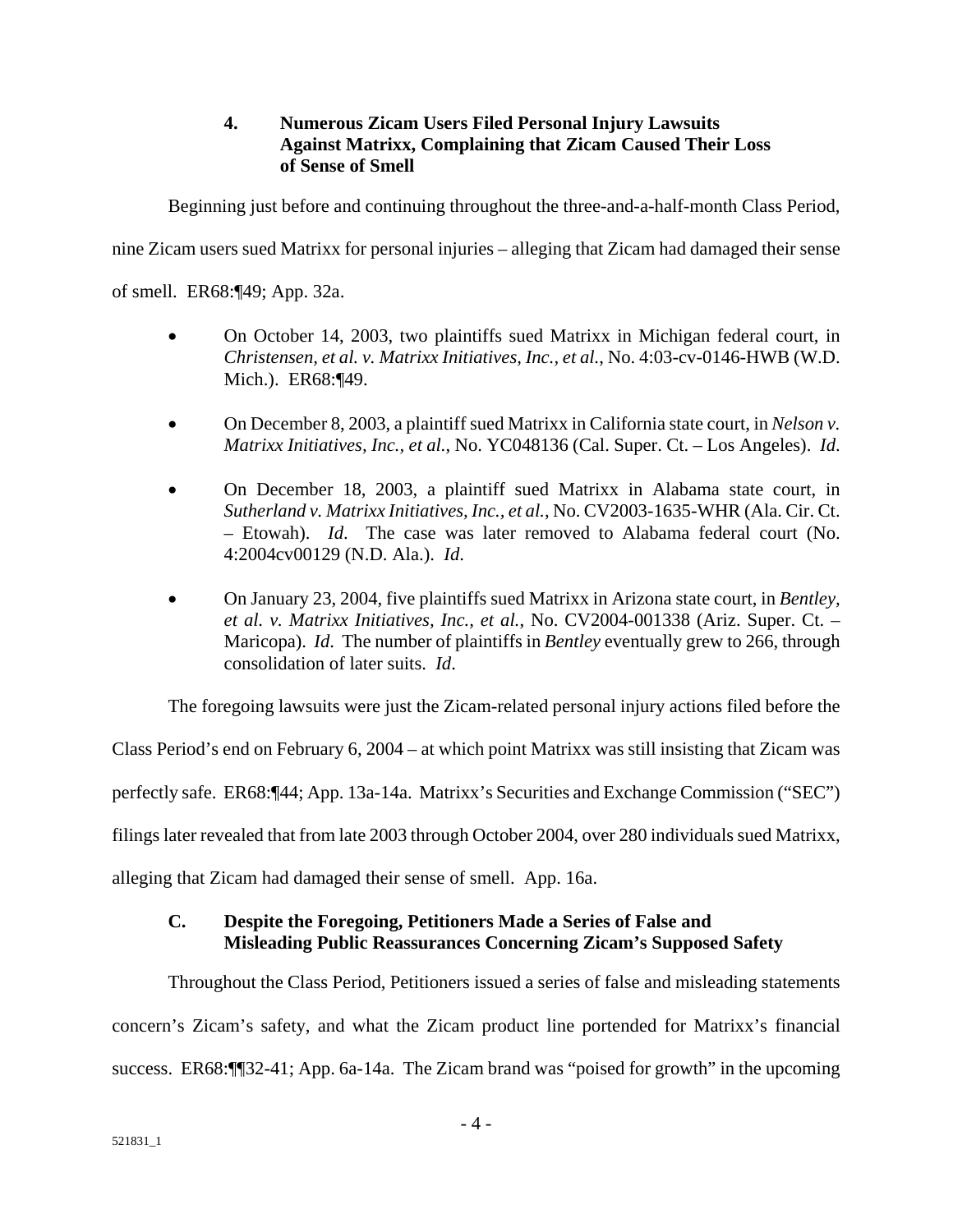cough and cold season, for Matrixx's retail partners had come to rely on the Zicam brand as "an efficacious product." App. 6a-7a. The driving force behind Matrixx's "very strong momentum" heading into the season was the Zicam product line – "a product that offers a unique benefit." App. 7a. Revenues for the full year were poised to rise dramatically, "up in excess of 50%." *Id*.

Notably, on November 12, 2003, Matrixx formally filed its third-quarter 2003 financial results on Form 10-Q with the SEC. App. 8a. Petitioners Johnson and Hemelt both signed the filing. ER68:¶35. Although the *Christensen* lawsuit accusing Zicam of causing anosmia had already been filed the previous month (ER68:¶49), Matrixx's November filing omitted that fact. ER68:¶35; App. 9a.

Instead, Matrixx simply warned investors of the reputational and financial consequences from a *potential* product-liability claim against it – even if the claim was without merit:

A product liability claim, even one without merit or for which we have substantial coverage, could result in significant legal defense costs, thereby increasing our expenses and lowering our earnings. Such a claim, whether or not proven to be valid, could have a material adverse effect on our product branding and goodwill, resulting in reduced market acceptance of our products. This in turn could materially adversely affect our results of operations and financial condition.

App. 9a. Johnson and Hemelt also signed the quarterly report's certification pursuant to §302 of the

Sarbanes-Oxley Act of 2002, asserting that the report did not contain any untrue statements of

material fact "or omit to state a material fact necessary to make the statements made" not misleading.

ER68:¶36.

## **D. As Complaints Surfaced About Zicam-Caused Anosmia, Matrixx Went on the Offensive – Vehemently (and Falsely) Denying Any Link Between Zicam and Loss of Sense of Smell**

On January 30, 2004, after the close of ordinary trading, the Dow Jones Newswires reported that the Food and Drug Administration ("FDA") was looking into complaints that "an over-thecounter common-cold medicine manufactured" by a Matrixx unit "may be causing some users to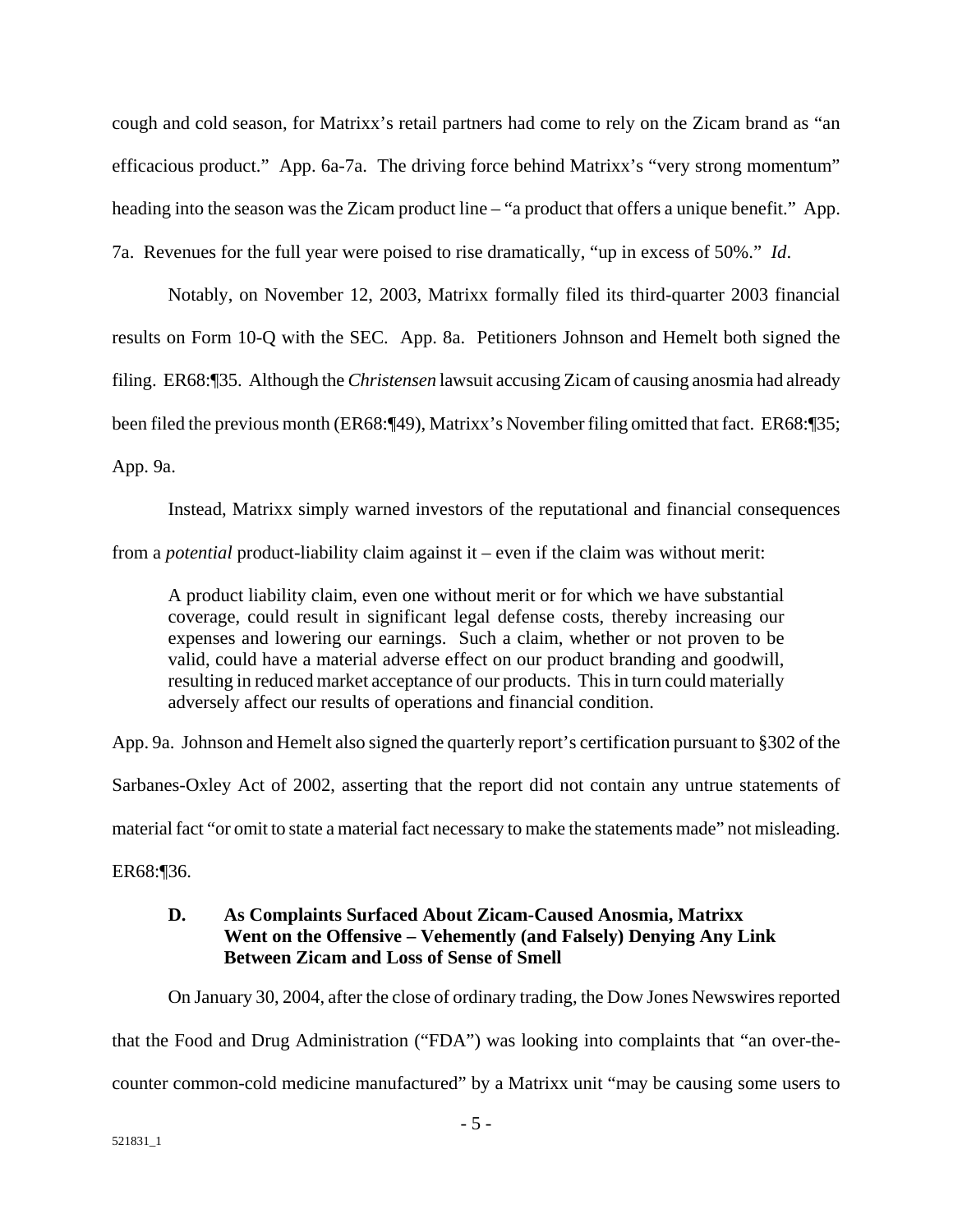lose their sense of smell." App. 10a. Dow Jones noted that the allegations had been made in "at least three lawsuits." *Id*. In fact, by the time of the January 30 Dow Jones piece, *four* Zicam-related lawsuits had been filed against Matrixx by nine plaintiffs. ER68:¶49. Following the Dow Jones revelation, Matrixx's stock price dropped from \$13.55 per share on January 30, 2004, to \$11.97 per share on February 2, 2004. App. 10a.

Matrixx responded to the Dow Jones piece with a February 2 press release denying any Zicam-anosmia connection. App. 10a-11a. Any statements "alleging that intranasal Zicam products cause anosmia (loss of smell)," blasted Matrixx, "*are completely unfounded and misleading*." App. 10a (emphasis added). Indeed, "*[i]n no clinical trial* of intranasal zinc gluconate gel products *has there been a single report* of lost or diminished olfactory function (sense of smell). Rather, the *safety and efficacy of zinc gluconate for the treatment of symptoms related to the common cold have been well established* in two double-blind, placebo-controlled, randomized clinical trials." App. 11a (emphasis added). Matrixx suggested the blame might lie elsewhere, as a "multitude of environmental and biologic influences are known to affect the sense of smell." *Id*.

Following Matrixx's denials, its stock price rose back to \$13.40 on February 3. App. 13a.

#### **E. Once the Dramatic Truth About Zicam's Link to Loss of Sense of Smell Was Revealed to a Nationwide Audience, Matrixx's Stock Price Plummeted**

On February 6, 2004, the link between Zicam and anosmia was revealed to a nationwide television audience. App. 13a. On the news program *Good Morning America* that day, reporter John Ferrugia told viewers about a woman named "Linda" who claimed that Zicam gel had caused her anosmia. ER68:¶42; App. 13a. Ferrugia noted that Linda's claim was not an isolated one: "Dr. Bruce Jafek has discovered more than a dozen patients with the same troubles as Linda . . . after using the Zicam product." ER68:¶42. The reporter also tallied the burgeoning number of lawsuits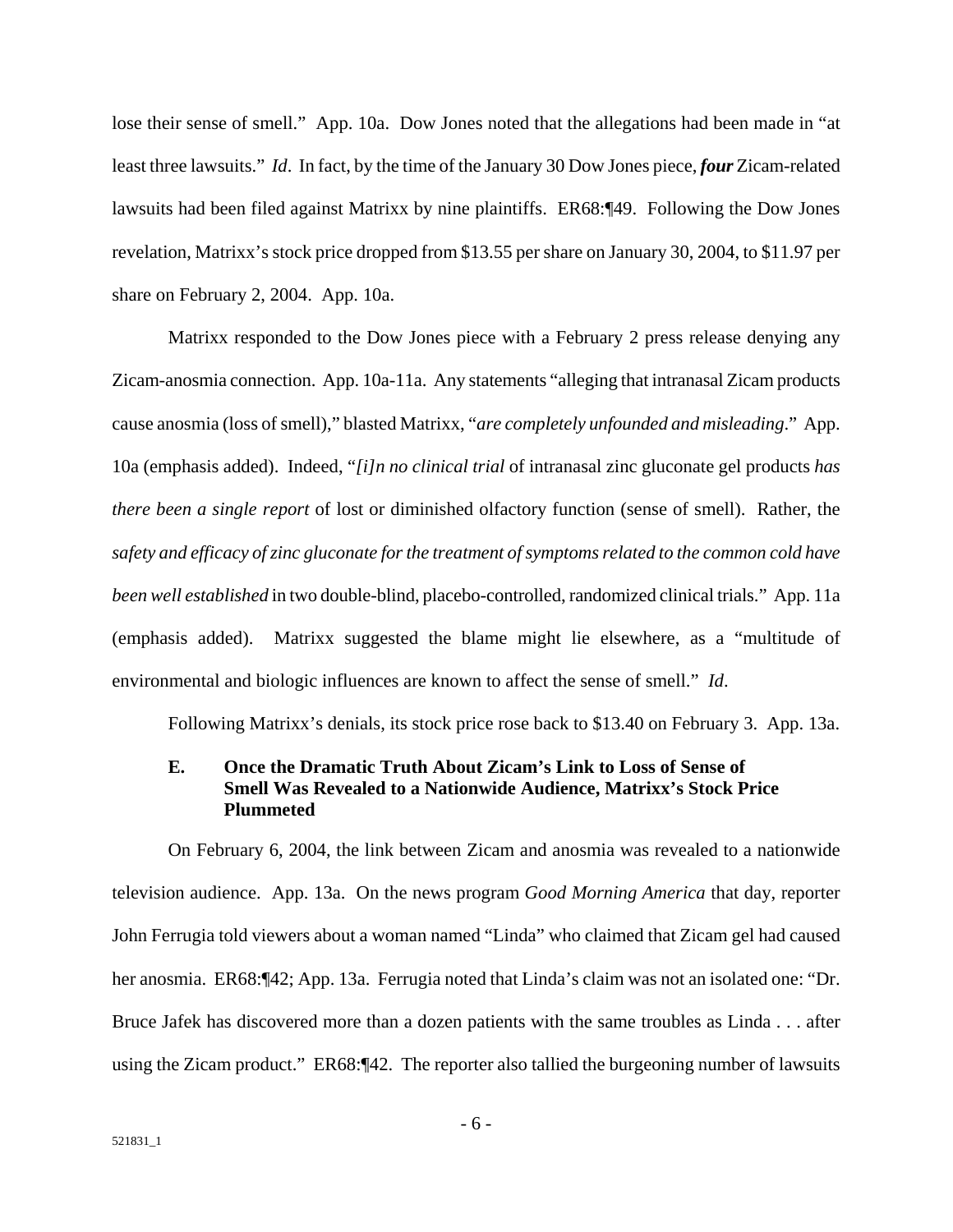against Matrixx alleging Zicam-caused anosmia: "[I]n fact, there have been, so far, four lawsuits." *Id*. But those four were not the only ones on the horizon, as "[o]thers are being prepared, anywhere from California to Michigan." *Id*.

Petitioners continued to obfuscate and deny. That same day, Matrixx issued another press release entitled "Reaffirm[ing] Safety of Intranasal Zicam® Remedy," and insisted that any reports linking anosmia with Zicam were "completely unfounded and misleading." ER68:¶44; App. 13a. "In no clinical trial of intranasal zinc gluconate gel products has there been a single report of lost or diminished olfactory function (sense of smell)." App. 13a.

Petitioners' denials did not work this time. Following the *Good Morning America* piece, Matrixx's common stock plummeted from the previous day's \$13.05 per share to close at \$9.94, on unusually heavy trading volume. ER68:¶43. Investors saw nearly one-quarter of their Matrixx stock value erased, for the plunge represented a one-day drop of 23.8%. *Id*.; App. 13a.

#### **F. Epilogue: Petitioners' Post-Class Period Admissions Contradicted Their Earlier Representations, While the Numbers of Zicam-Related Anosmia Sufferers Climbed Even Higher**

In a stunning turnaround from its insistence two weeks earlier that any alleged links between Zicam and anosmia were "completely unfounded and misleading," on February 19, 2004, Matrixx admitted that it simply *did not know* whether or not Zicam could cause loss of a sense of smell. ER68:¶¶45-46; App. 14a-15a.

The admission came in a Form 8-K filed with the SEC, in which Matrixx explained that it had convened a two-day meeting of "physicians and scientists to review current information on smell disorders" as a direct response to "a poster presentation at the American Rhinological [*sic*] Society in September 2003." ER68:¶45; App. 14a. The Matrixx-convened panel concluded that there was "*insufficient scientific evidence at this time to determine if zinc gluconate*, when used as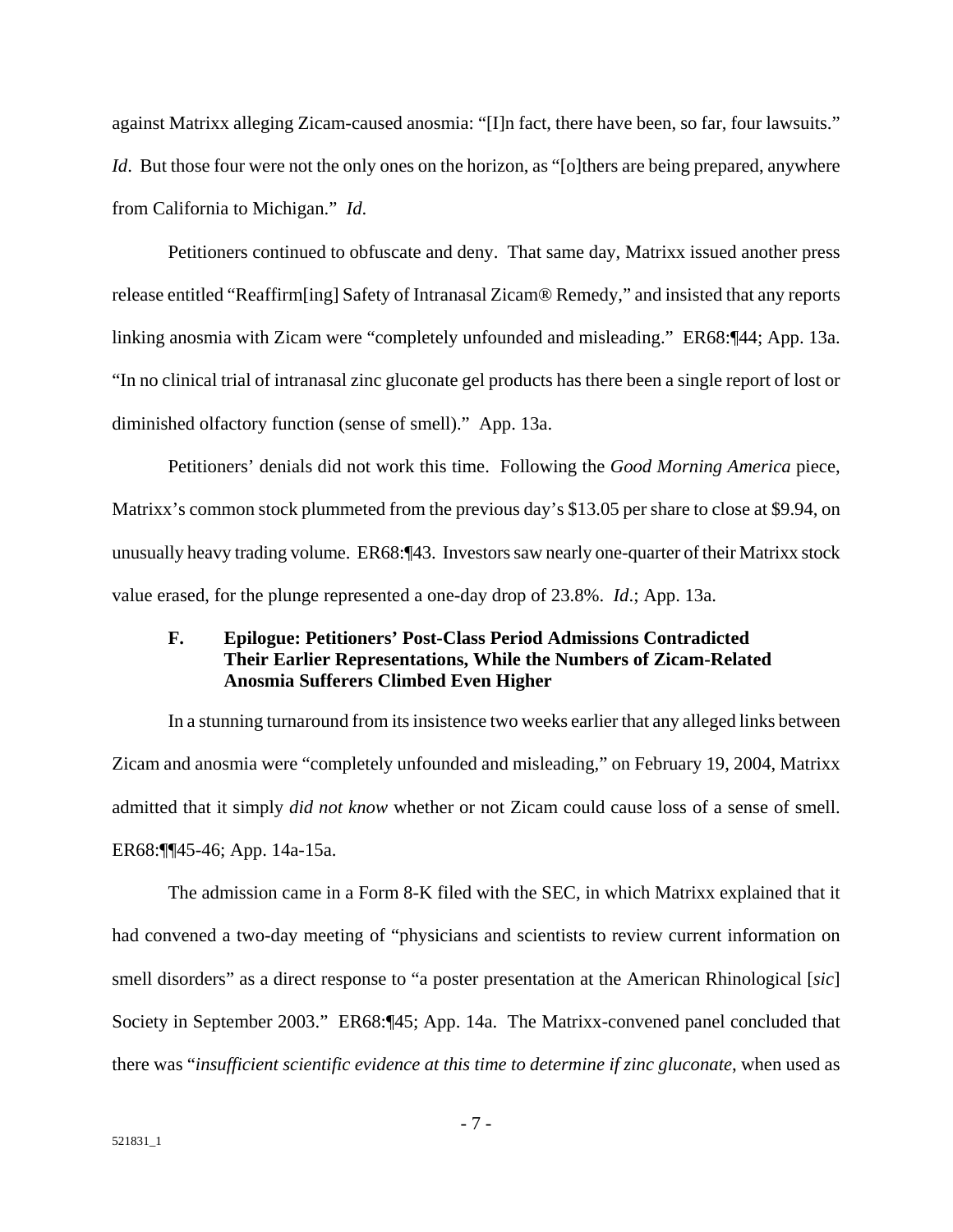recommended, *affects a person's ability to smell*." App. 15a (emphasis added). As reporter John Ferrugia noted in a followup report: "All along, Matrixx Initiatives, the maker of Zicam, said the product was safe. But now it admits there are no studies dealing with the issue." ER68:¶47; App. 15a.

As the underlying matter was pending, the FDA issued a warning letter to Matrixx on June 16, 2009, explaining that several Zicam products "may pose a serious risk to consumers who use them."<sup>4</sup> The FDA had received "more than 130 reports of anosmia, (loss of sense of smell, which in some cases can be long-lasting or permanent), associated with use of these products." *Id*. Directly contradicting petitioners' claims of clinical studies establishing Zicam's safety, the FDA noted: "*We are not aware of any data* establishing that the Zicam Cold Remedy intranasal products are generally recognized as safe and effective for the uses identified in their labeling. [footnote omitted] *On the contrary*, as described below, *there is evidence that these products pose a serious safety risk to consumers*." *Id*. (emphasis added).

#### **II. REASONS FOR DENYING THE PETITION**

In order to adequately allege a private securities-fraud violation under §10(b) of the Securities Exchange Act of 1934 and SEC Rule 10b-5, a plaintiff must allege: (1) a material misrepresentation or omission; (2) scienter; (3) a connection with the purchase or sale of a security; (4) reliance (or "transaction causation"); (5) economic loss; and (6) loss causation. *Dura Pharms., Inc. v. Broudo*, 544 U.S. 336, 341-42 (2005).

<sup>4</sup> *See* http://www.fda.gov/ICECI/EnforcementActions/WarningLetters/ucm166909.htm.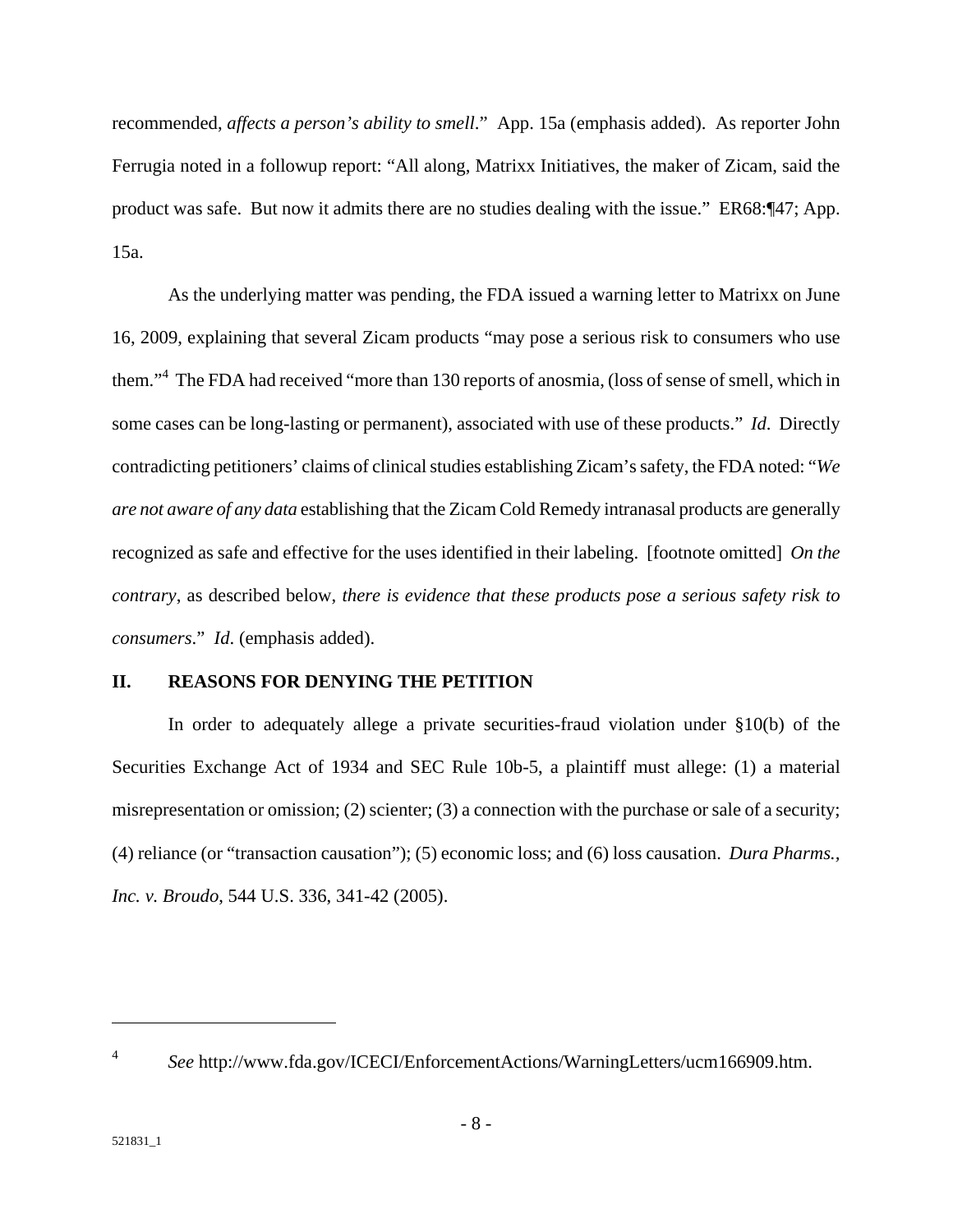The district court dismissed respondents' Complaint solely on the grounds that the first two elements had been inadequately alleged.<sup>5</sup> And, as petitioners admit, those two holdings were based upon a single, overlapping rationale: the district court's utilization of a "*statistical significance standard* as a measure of both materiality and scienter." Pet. 5 (emphasis added).

It is that concept of "statistical significance" that the Ninth Circuit correctly rejected as a singular requirement for materiality – harkening to this Court's rule in *Basic Inc. v. Levinson*, 485 U.S. 224, 236 (1988). And, in the Circuit's scienter holding (*see infra* §II.D.), the panel focused on the totality of the Complaint's allegations while answering the question of whether the resulting scienter inference was cogent and at least as compelling as any opposing inference drawn from the facts alleged – just as this Court counsels. *See Tellabs, Inc. v. Makor Issues & Rights, Ltd.*, 551 U.S. 308, 311 (2007).

### **A. The Ninth Circuit's Refusal to Apply a Bright-Line Materiality Test**  Faithfully Comports with This Court's Holding in *Basic Inc. v. Levinson*

Faced with a district-court decision requiring that the "materiality" element of a securitiesfraud claim be supported by "statistically significant" information, the Ninth Circuit looked to established materiality precedent while rejecting that bright-line approach. App. 21a-26a.

The *Matrixx* panel explained that this Court in *Basic* "rejected the adoption of a bright-line rule to determine materiality because "'[t]he determination [of materiality] requires delicate assessments of the inferences a 'reasonable shareholder' would draw from a given set of facts and the significance of those inferences to him."'" App. 23a (quoting *Basic*, 485 U.S. at 236 (quoting

<sup>5</sup> Because the district court's dismissal hinged on just materiality and scienter, the Ninth Circuit confined its analysis to those two elements. App. 21a.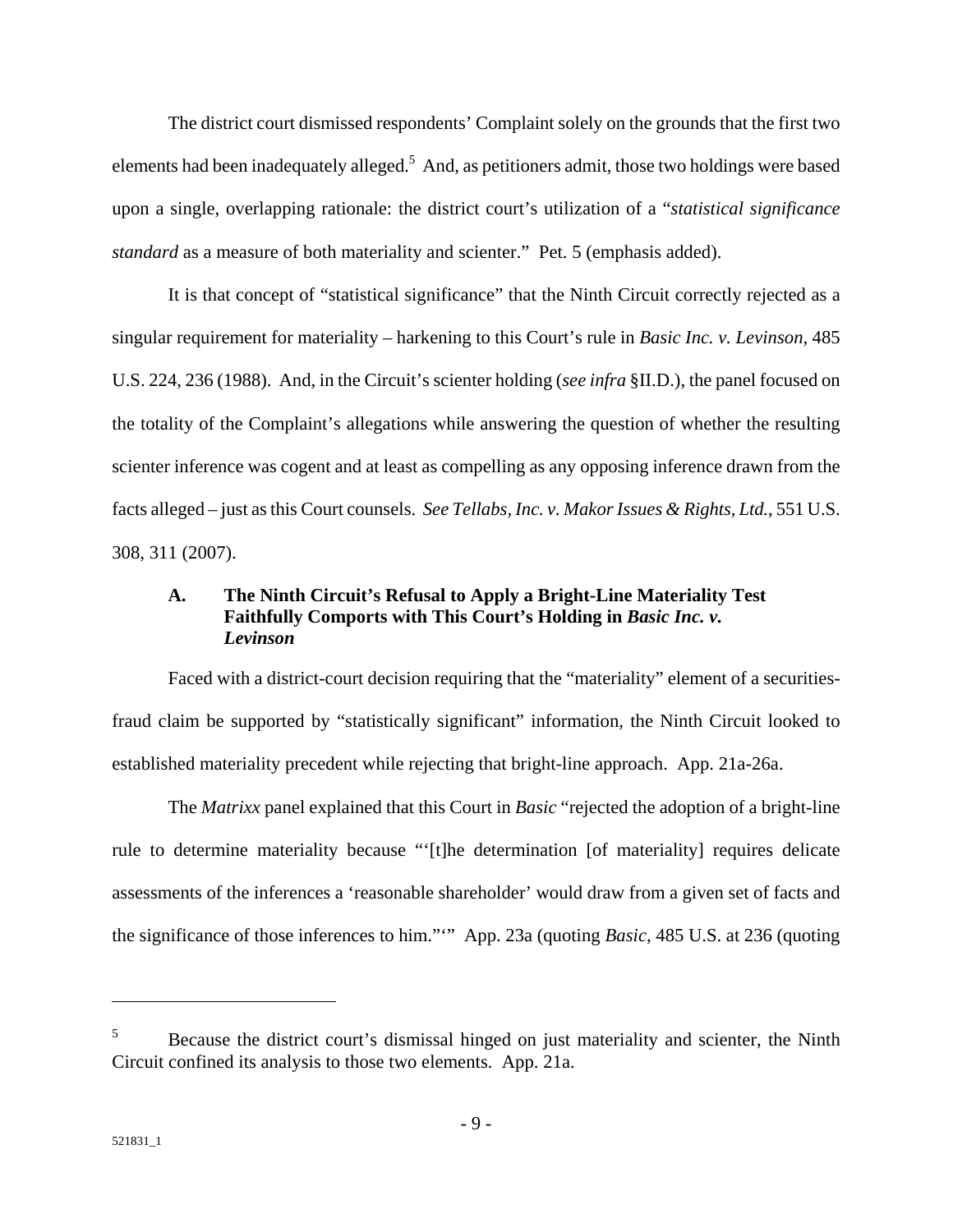*TSC Indus., Inc. v. Northway, Inc.*, 426 U.S. 438, 450 (1976)) (second alteration in original)). Instead, courts assessing materiality should engage in a "'fact-specific inquiry.'" App. 23a (quoting *Basic*, 485 U.S. at 240).<sup>6</sup>

Thus, a correct analysis of materiality on the facts alleged here asks whether "'a reasonable shareholder would consider it important'" that large numbers of Zicam users had lost their sense of smell  $-$  *i.e.*, whether that fact "would have been viewed by the reasonable investor as having significantly altered the "total mix" of information made available.'" *Basic*, 485 U.S. at 231-32 (quoting *TSC Indus.*, 426 U.S. at 449). The Ninth Circuit answered this question in the affirmative, compiling the myriad undisclosed facts about a Zicam-anosmia link that a reasonable investor likely would have considered significant. App. 24a-26a.

Despite the foregoing, petitioners misread *Basic* and suggest that this Court erected its brightline exclusion only in *that* case. Pet. 14 ("But the Court in *Basic* rejected the bright-line rule *proposed in that case* because it was based on policy considerations" not tied to the significance of the information for investors.) (emphasis added). That is not what this Court said, however; it explained that "*[a]ny* approach that designates a single fact or occurrence as always determinative of an inherently fact-specific finding such as materiality, must necessarily be over- or underinclusive." *Basic*, 485 U.S. at 236 (emphasis added).

<sup>6</sup> Indeed, "'[d]etermining materiality in securities fraud cases "should ordinarily be left to the trier of fact."'" App. 23a (citations omitted); *see also Asher v. Baxter Int'l Inc.*, 377 F.3d 727, 735 (7th Cir. 2004) (Easterbrook, J.) ("inappropriate to entertain" defendants' immateriality argument at the pleading stage).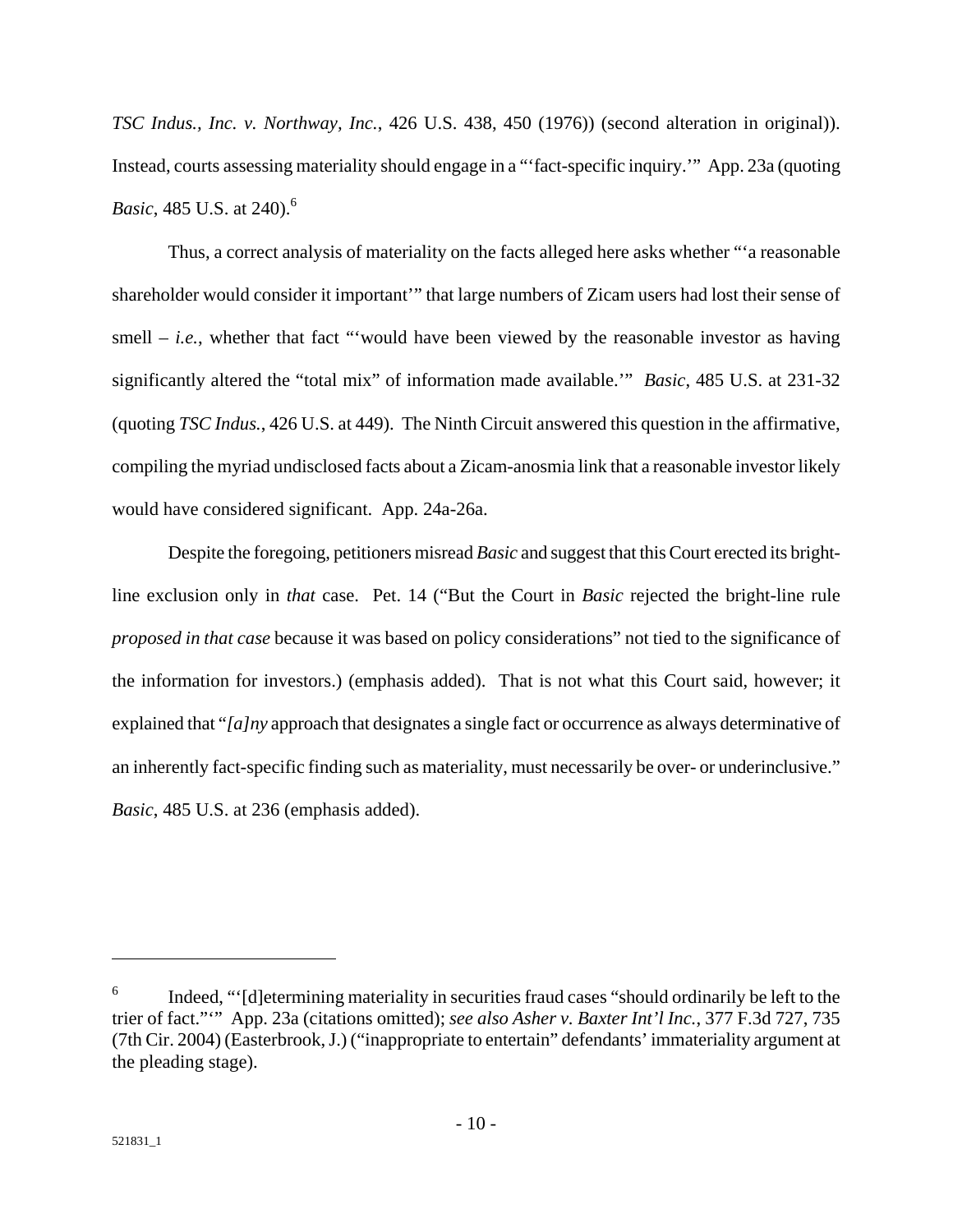That incorrect approach is precisely the one the district court took with its singular focus on the concept of "statistical significance," and the Ninth Circuit correctly rejected it. The Ninth Circuit's holding faithfully follows *Basic*, making review here unnecessary.

#### **B. Petitioners' Supposed Circuit Split Concerning the Relationship Between Materiality and Statistical Significance Is Illusory**

Positioning the Ninth Circuit's rejection of requiring statistical significance for materiality as an outlier holding, petitioners claim that three other circuits "have adopted" what they call a "statistical significance standard": the First Circuit in *New Jersey Carpenters Pension & Annuity Funds v. Biogen IDEC Inc.*, 537 F.3d 35 (1st Cir. 2008); the Second Circuit in the *Carter-Wallace* cases; and the Third Circuit in *Oran v. Stafford*, 226 F.3d 275 (3d Cir. 2000). Pet. 7-10. Upon closer scrutiny, however, the "standard" applied by those circuits does nothing to undermine the Ninth Circuit's rejection of a bright-line approach as applied to materiality.

In *Biogen*, when the First Circuit mentioned the notion of "statistical significance," it was not addressing it in the context of materiality like the Ninth Circuit had; rather, it was conducting a case-specific, fact-specific *scienter* inquiry. *See Biogen*, 537 F.3d at 47 ("Even if plaintiffs met the standard of showing a *material* misrepresentation or omission, *as we assume arguendo they did*, they must still allege facts giving rise to a 'strong inference' of scienter.") (emphasis added). The Ninth Circuit's scienter inquiry here, in contrast, followed *Tellabs*'s totality-of-the-circumstances approach, and so did not even address "statistical significance" in that portion of its opinion. *See infra* §II.D.; *see* App. 26a-34a. *Biogen* thus is, simply and starkly, inapposite to the Ninth Circuit's materiality holding that petitioners challenge.

Similarly, in *Carter-Wallace*, the sole issue again was scienter; the panel noted that the defendants had *conceded* all of the other elements of a securities-fraud claim. *See In re Carter-Wallace Sec. Litig.* ("*Carter-Wallace II*"), 220 F.3d 36, 39 (2d Cir. 2000) ("For purposes of its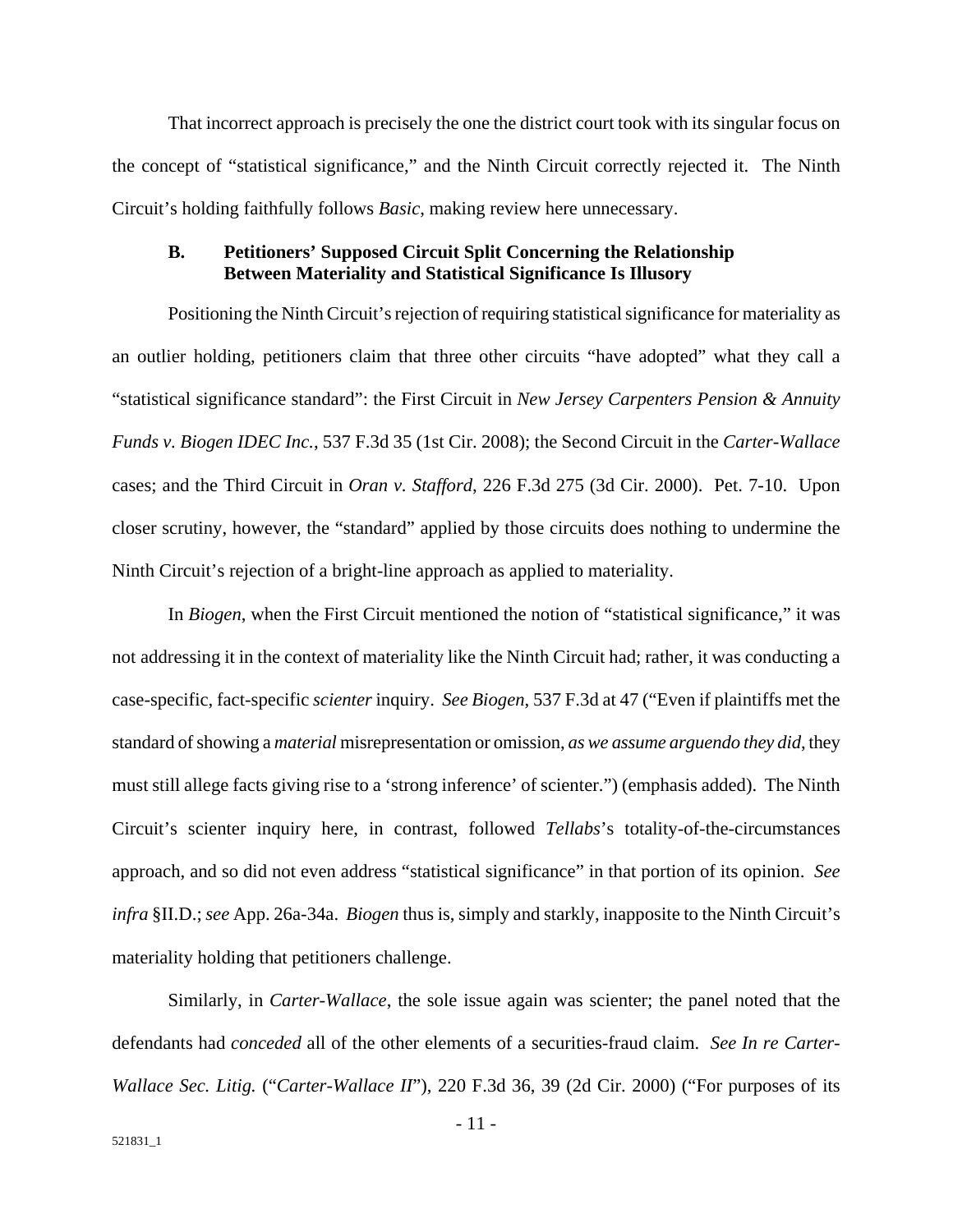motion [for judgment on the pleadings], Carter-Wallace has conceded *all of the elements* of the appellants' claim *except scienter*.") (emphasis added). Thus, with materiality conceded, there was no need for the Second Circuit to hold that "statistical significance" was a prerequisite to finding materiality.

Notably, petitioners omit that the Second Circuit subscribes to the same view as the Ninth Circuit when it comes to materiality: that a "bright-line" materiality standard is at odds with this Court's teachings in *Basic*. *See, e.g.*, *Ganino v. Citizens Utils. Co.*, 228 F.3d 154, 162 (2d Cir. 2000) (agreeing with plaintiffs and the SEC as *amicus curiae* that the district "court's exclusive reliance on a single numerical or percentage benchmark to determine materiality was error"). *Ganino* notes there is "ample authority" supporting that narrow view of materiality as error – and pointedly cites to *Basic*. *See id.* (citing *Basic*, 485 U.S. at 236 & n.14).

Finally, although the Third Circuit in *Oran* did discuss statistical significance in connection with materiality, *Oran*'s materiality holding turned primarily on the lack of stock-price movement there in connection with allegedly material disclosures. Because defendants' disclosure of certain (allegedly damaging) data "had no appreciable negative effect on the company's stock price" – indeed, the stock actually rose in the days following the disclosure – "this price stability *is dispositive* of the question of materiality." *Oran*, 226 F.3d at 283 (emphasis added).

*Oran* went on to discuss "statistical significance" in connection with the materiality of other undisclosed data and adverse-reaction reports, but its reliance upon *Carter-Wallace* for the point shows that it – like petitioners here – misunderstood *Carter-Wallace* as constructing a statistical-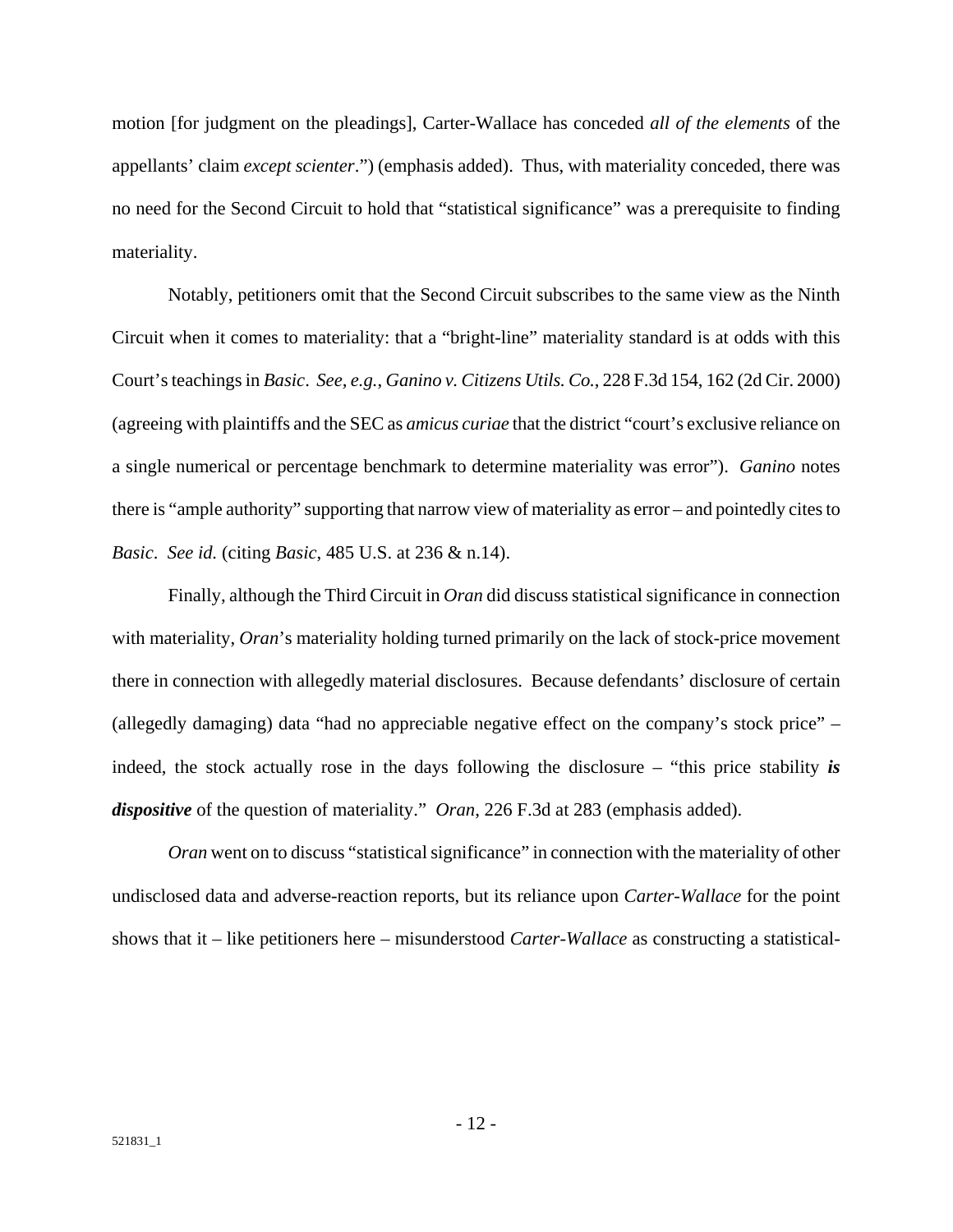significance/materiality regime.<sup>7</sup> The Third Circuit has since confirmed that  $Oran$ 's "materiality" holding is a stock-price-movement inquiry. *See In re Merck & Co. Sec. Litig.*, 432 F.3d 261, 269 (3d Cir. 2005) (describing the "*Oran-Burlington* standard" as one in which the materiality of disclosed information may be measured *post hoc* by looking to stock-price movement in the period immediately following disclosure).

Plainly, the Ninth Circuit did not reject the idea of "statistical significance" *generally*, as petitioners would have this Court believe. Rather, the *Matrixx* panel simply held that the district court's substitution of a singular benchmark in place of the nuanced materiality inquiry described in *Basic* was reversible error. *See* App. 23a ("We conclude, however, that the district court erred in relying on the statistical significance standard to conclude that Appellants failed adequately to allege materiality."). That holding, far from conflicting with other circuits' view of materiality, actually comports with them. *See, e.g.*, *Ganino*, 228 F.3d at 162 ("exclusive reliance on a single numerical or percentage benchmark to determine materiality was error"); *Martinez v. Schlumberger, Ltd.*, 338 F.3d 407, 428 (5th Cir. 2003) ("*Basic* suggests that we are not to rely on a bright-line test to determine whether a company's alleged misrepresentations are material."); *Kurz v. Philadelphia Elec. Co.*, 994 F.2d 136, 139 (3d Cir. 1993) (citing *Basic*, and rejecting bright-line materiality rule suggested by defendant even though it "would be easier to administer"); *Rowe v. Maremont Corp.*, 850 F.2d 1226, 1234 (7th Cir. 1988) ("Materiality is necessarily a fact-specific inquiry, so 'any

<u>.</u>

<sup>7</sup> Moreover, *Oran*'s conclusion that withheld data and adverse-reaction reports could not – *as a matter of law, no less* – be material to investors unless deemed statistically significant (226 F.3d at 284) directly contradicts this Court's holding in *Basic*. *Cf. Basic*, 485 U.S. at 236 ("Any approach that designates a single fact or occurrence as always determinative of an inherently fact-specific finding such as materiality, must necessarily be over- or underinclusive."). Thus, it is *Oran* that appears to be the outlier on materiality, not *Matrixx*.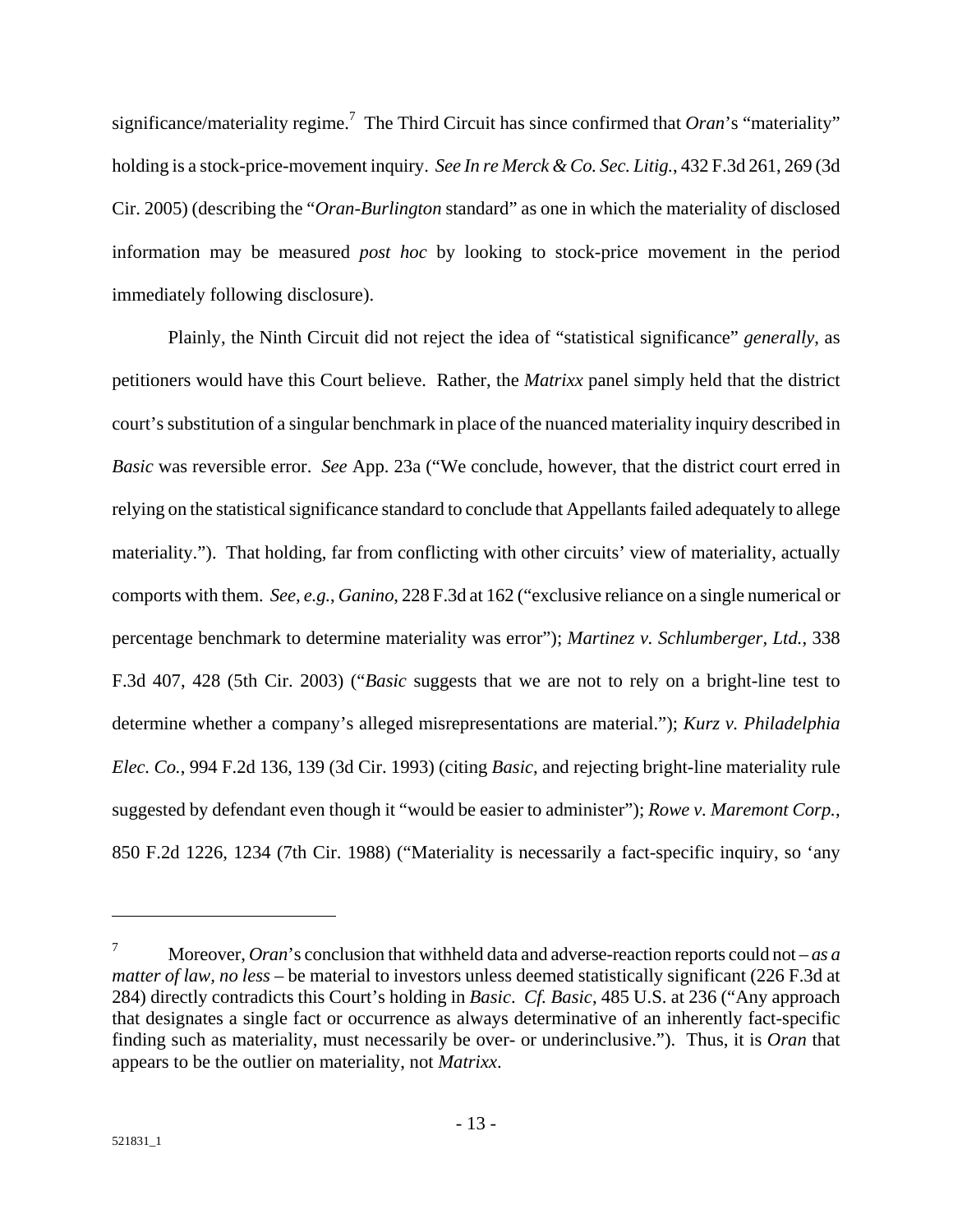approach that designates a single fact or occurrence determinative of . . . materiality must necessarily be over- or underinclusive.'") (quoting *Basic*, 485 U.S. at 236).

Petitioners' circuit split is illusory.

#### **C. The Fact-Bound Nature of the Panel's Materiality Holding Further Counsels Against Review**

Review by this Court is also unwarranted because of the fact-bound nature of the decision below. In considering this premise, respondents respectfully suggest, it is important to keep in mind what the panel's statistical-significance holding is about – and more importantly, what it is *not* about.

At its core, the Ninth Circuit's decision concerned the materiality of information that petitioners failed to disclose to investors even while speaking constantly to the market about Zicam. That specific information – the horrific, life-altering injuries striking a number of Zicam users immediately after they used the product – came into Matrixx's executive suites through a variety of channels: otolaryngology researchers, consumer complaints, and personal-injury lawsuits. And yet during the Class Period petitioners misled investors, insisting that Zicam's safety and efficacy had been well established in clinical trials, and denying any asserted link between Zicam and anosmia as "*completely unfounded and misleading*." App. 10a (emphasis added). Despite having been sued in October 2003 for Zicam-induced anosmia (App. 25a), Matrixx's November 2003 SEC filings omitted that material fact – warning only that: "We may incur significant costs resulting from product liability claims." App. 8a. Before the end of the Class Period, three similar lawsuits had been filed against petitioners by seven additional plaintiffs. App. 25a-26a. After the Class Period, petitioners *admitted* that there was "*insufficient evidence at this time to determine if [Zicam]*, when used as recommended, *affects a person's ability to smell*." ER68:¶46; App. 14a-15a (emphasis added). And yet during the Class Period petitioners had reassured investors that the "safety and efficacy" of Zicam had already been "well established" in clinical trials. App. 11a, 14a.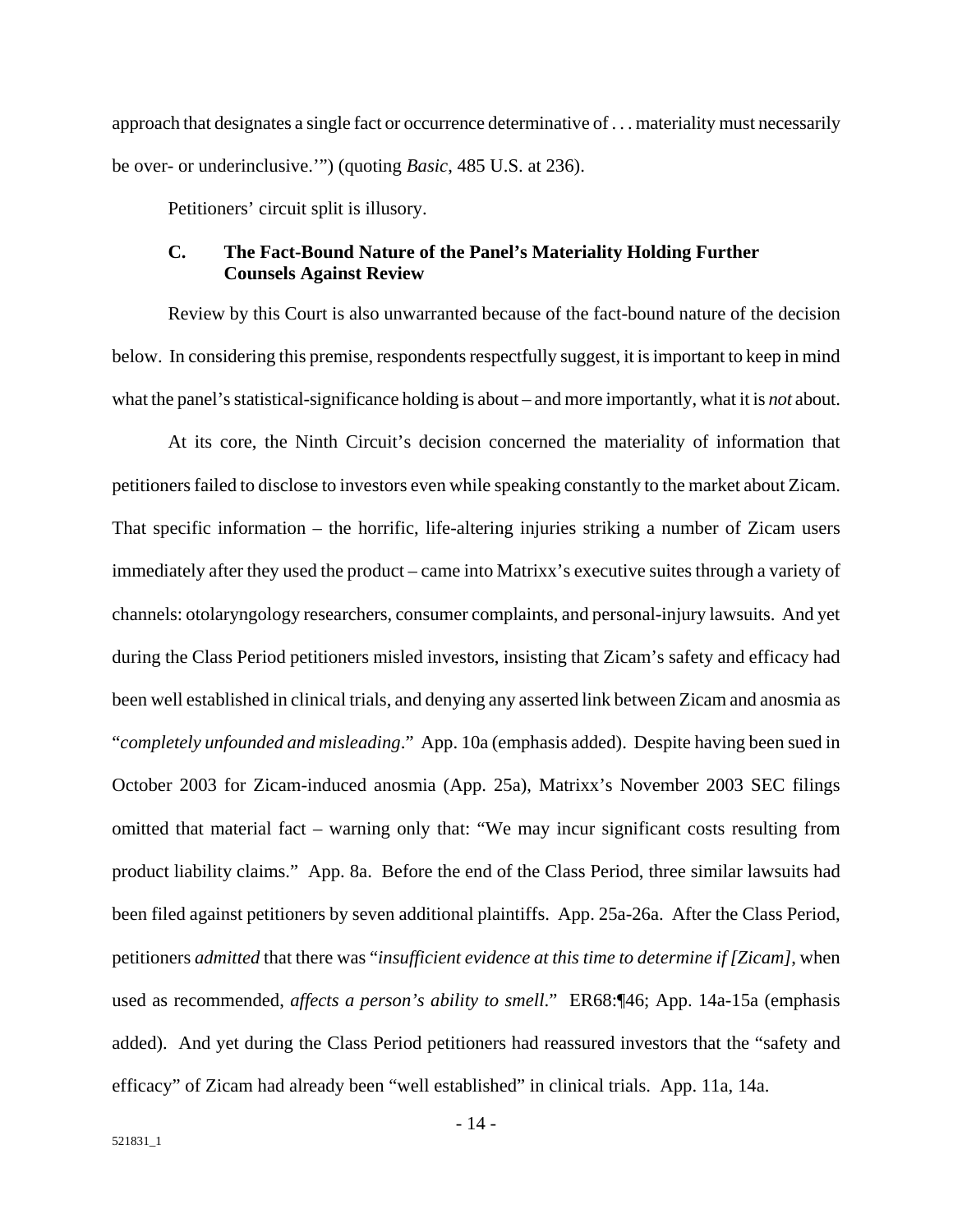Given the stark contrast between what petitioners knew during the Class Period, and what they told the market, the Ninth Circuit correctly decided that the Complaint's allegations comprised the very sort of facts that would be material to Matrixx investors. App. 24a-26a.

Petitioners mischaracterize the lawsuit as one primarily involving so-called "adverse event reports" – a phrase they repeat 5 times in the Question Presented, and 12 more times in their Introduction alone. Petitioners' focus on the unique animals that are adverse-event reports allows them to bootstrap the caselaw discussing those specific reports with their attack on the panel's materiality holding. Yet official adverse-event reports may often be immaterial – compared to the pointed complaints about Zicam-induced anosmia that petitioners received. Under FDA regulations, an "adverse drug experience" is defined broadly to include "*[a]ny* adverse event associated with the use of a drug in humans, *whether or not considered drug related*." 21 C.F.R. §314.80(a) (emphasis added). Thus, a drug company will receive adverse-event reports "regardless of whether or not the illness had anything to do with" the company's product. *Carter Wallace II*, 220 F.3d at 41; *accord id.* ("Some adverse events may be expected to occur randomly, especially with a drug designed to treat people that are already ill.").

In contrast to that randomness, however, the complaints made to petitioners here concerned a singular, dramatic reaction – the user's loss of sense of smell following Zicam's application into the nose – that complainants and medical researchers each attributed specifically to Zicam. The broad randomness of typical adverse-event reports is absent; these were specific, *identical* complaints brought to petitioners' attention. On those unique facts, the Ninth Circuit correctly ruled that reasonable investors would have wanted to know the undisclosed information before making the decision to buy Matrixx securities.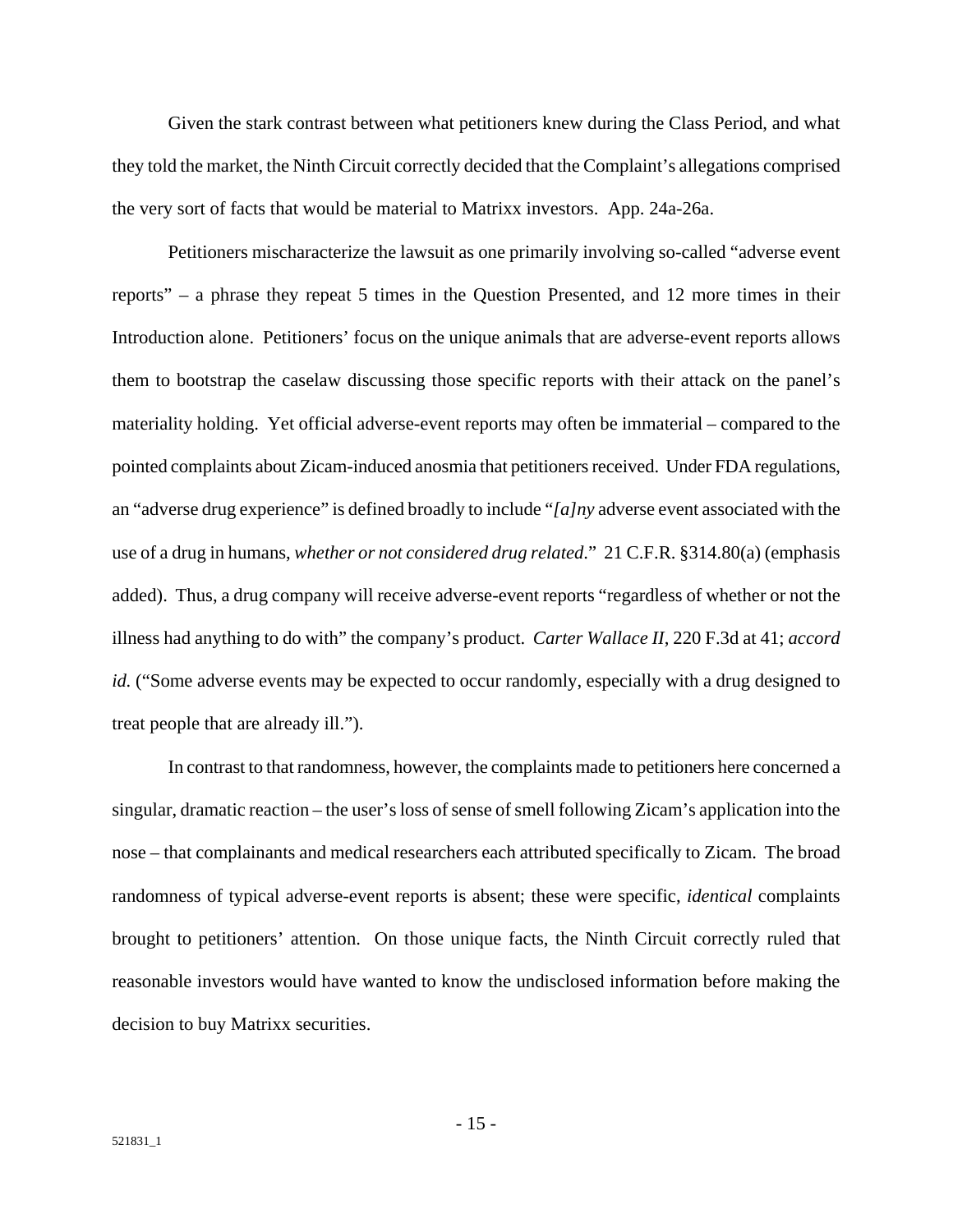This Court's review is also unwarranted because the overall concept of "statistical significance" urged by petitioners is a poor proxy for Rule 10b-5 "materiality." While the latter concept concerns the importance a reasonable investor would affix to undisclosed or misstated information (*Basic*, 485 U.S. at 232), the former is "a technical term that concerns only whether an observed relationship is real or is the product of chance variation or the effect of an intervening variable." Melvin Aron Eisenberg, *Bad Arguments in Corporate Law*, 78 Geo. L.J. 1551, 1555 (1990). In other words, statistical significance "means that an observed difference cannot be attributed to chance alone, that something besides random error is afoot." Jack F. Williams, *Distrust: The Rhetoric and Reality of Means-Testing*, 7 Am. Bankr. Inst. L. Rev. 105, 131 n.105 (1999).

Notably, for purposes of a civil suit such as this, statistically significant differences "may or may not be *practically or legally significant*." Williams, *supra*, 7 Am. Bankr. Inst. L. Rev. at 131 n.105 (emphasis in original); *see also* Richard Lempert, Symposium on Law and Economics: *Statistics in the Courtroom: Building on Rubinfeld*, 85 Colum. L. Rev. 1098, 1099 (1985) ("Statistical significance and substantive significance do not necessarily coincide; the likelihood of a statistically significant relationship varies both with sample size and the appropriateness of the statistical procedures."). The standard of proof in this civil action is a preponderance of the evidence, and "[w]hether a correlation between a cause and a group of effects is more likely than not – particularly in a legal sense – is a different question from that answered by tests of statistical significance, which often distinguish narrow differences in degree of probability."<sup>8</sup> Plainly, the

<sup>8</sup> *Allen v. United States*, 588 F. Supp. 247, 417 (D. Utah 1984), *rev'd on other grounds*, 816 F.2d 1417 (10th Cir. 1987).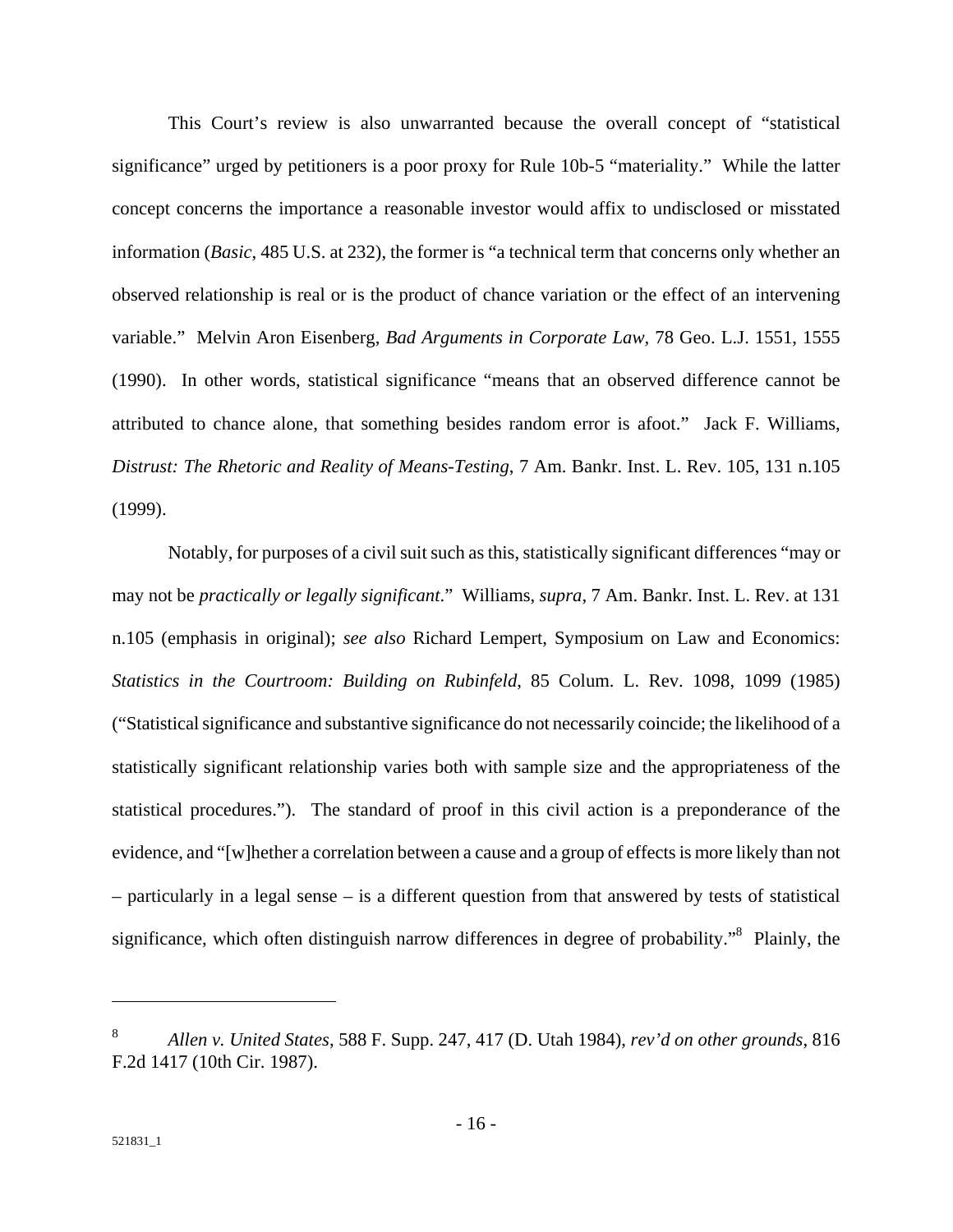requisite *materiality* of the undisclosed Zicam injuries known to petitioners need not necessarily coincide with the *statistical significance* of that same information – and the Ninth Circuit correctly recognized this.

Finally, this Court's review is unwarranted because the alleged anosmia reports linked to Zicam satisfy even the statistical-significance yardstick that the *Carter-Wallace* panels utilized.

*Carter-Wallace* was a securities-fraud action involving a pharmaceutical company and its epilepsy drug Felbatol. *Carter-Wallace II*, 220 F.3d 36; *In re Carter-Wallace, Inc.* ("*Carter-Wallace I*"), 150 F.3d 153 (2d Cir. 1998). Plaintiffs had alleged that the defendants' awareness of some 57 "adverse medical reports" concerning Felbatol users had triggered the company's duty to disclose those reports to investors. *Carter-Wallace II*, 220 F.3d at 38. The Second Circuit disagreed, explaining that most of the 57 adverse reports were *unrelated to Felbatol use*, and thus not "statistically significant." *Id*. at 41. Only 6 of the 57 reports concerned "aplastic anemia," a frequently fatal form of acquired bone marrow failure. *Id*. at 38. "The other illnesses … *were never linked* to Felbatol." *Id*. at 41 (emphasis added). Once defendants had received 4 additional reports of aplastic anemia linked to Felbatol, however, the number of adverse incidents – a total of 10 – *had* risen to what the panel deemed a statistically significant level. *Id*. at 40-42. It was on that date, held the Second Circuit, that "the linkage was established between aplastic anemia and Felbatol." *Id*. at 42.

Under that reasoning, the facts here satisfy even the significance benchmark that petitioners demand – for the Complaint tabulates at least 23 specifically linked Zicam-anosmia complaints – more than *double* the 10 adverse events deemed significant in *Carter-Wallace*. The math is straightforward: There were the 10 anosmia cases detailed in the September 2003 Jafek-Linschoten-Murrow poster presentation, of course. App. 5a-6a. But there were also many others: The "cluster"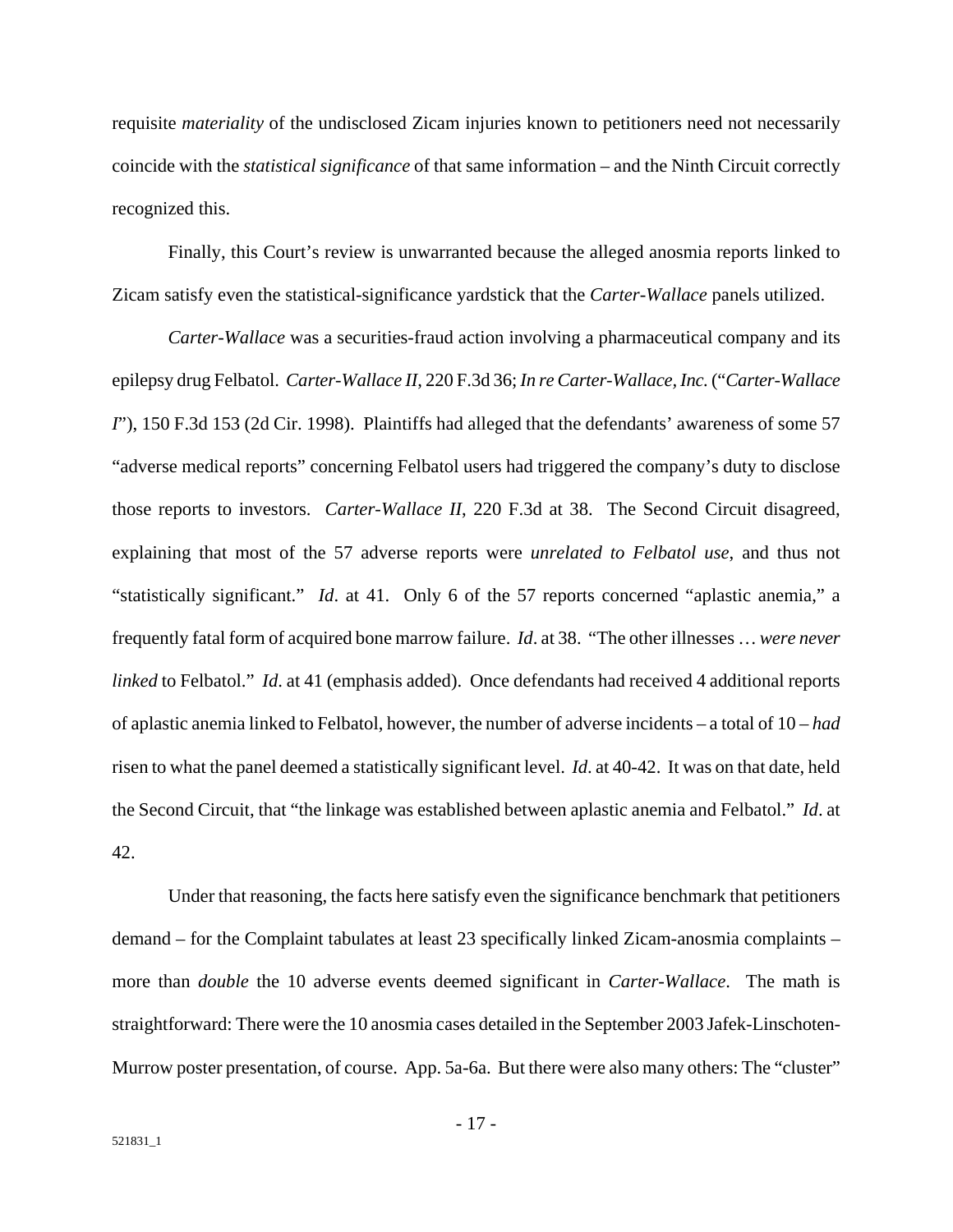of cases observed by Dr. Hirsch since 1999, with "at least one" described to Matrixx in December 1999 (ER68:¶25); the several patients Dr. Linschoten had treated for Zicam-linked anosmia, including one patient who had also complained to Matrixx (and whose complaint had prompted petitioner Clarot's September 2002 phone call to Dr. Linschoten) (ER68:¶26; App. 5a); the "other customers" whom Clarot conceded had been complaining to Matrixx "as early as 1999" (*id*.); and the nine plaintiffs in the four product liability lawsuits filed before and during the Class Period (ER68:¶49). Even under the most-conservative tabulation of these various injured consumers, the number of Zicam-anosmia complaints communicated to Matrixx prior to and during the Class Period adds up to at least  $23.<sup>9</sup>$ 

That large number of undisclosed complaints, juxtaposed with petitioners' admission in their SEC filings that just one product-liability lawsuit against Matrixx could have crippling financial and reputational effects (App. 8a-9a), shows that the truth behind petitioners' omissions and misleading denials would have been highly material to Matrixx investors. Undoubtedly those investors also would have regarded as material the fact that petitioners claimed that Zicam's safey and efficacy had been established despite not knowing if that claim was accurate. The Ninth Circuit reached the correct result.

1

<sup>9</sup> Respondents have counted only the Dr. Jafek ten, Dr. Hirsch's one, Dr. Linschoten's/Clarot's one, the nine product-liability plaintiffs, and just two Zicam users from Clarot's admission of "other customers." The number of Zicam-anosmia reports known to petitioners increases if one credits the inferences that (a) Dr. Linschoten also told Clarot of her other, "several" patients suffering from Zicam-linked anosmia, and (b) the consumers complaining directly to Matrixx since 1999 totaled more than just two individuals. And, the numbers grow larger still if one accepts the equally compelling inference that at least some of the other *288* plaintiffs who eventually filed suit against Matrixx (ER68:¶49), or the *165* Zicam-anosmia patients evaluated by Doctors Jafek and Linschoten (ER68:¶30), also complained to Matrixx beforehand.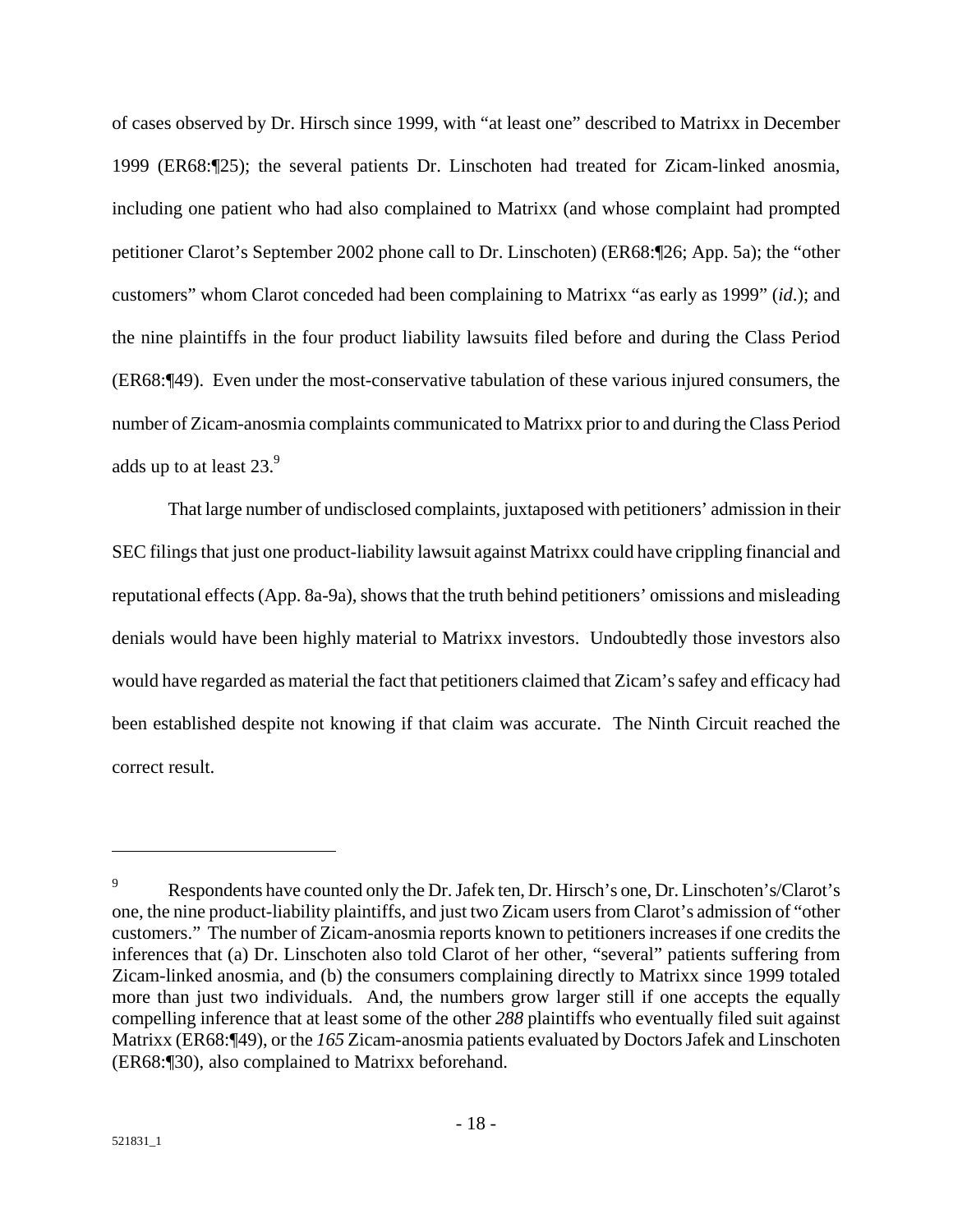#### **D. The Ninth Circuit's Scienter Holding Is Perfectly Consistent with This Court's** *Tellabs* **Standard**

Almost as an afterthought, petitioners briefly address the Ninth Circuit's scienter holding. Pet. 16-17. They advance the fact-based argument that, under this Court's *Tellabs* decision, it is they who enjoy the more-compelling inference arising out of their nondisclosure of information relating to Zicam. Pet. 16. The supposed inference in petitioners' favor? That they did not disclose the information because "it was medically meaningless." *Id*.

This factual assertion neither comports with the record, nor credits the entirety of the Ninth Circuit's "holistic" scienter analysis. App. 32a.

Going through the record, the Ninth Circuit pointed out myriad facts supporting a strong inference of petitioners' scienter: By the time of petitioners' October 22, 2003 press release and conference call, petitioners were aware "of at least fourteen complaints regarding Zicam and anosmia." App. 29a. When petitioners spoke about the reputational and financial risks of productliability claims in their November 2003 Form 10-Q "in the abstract," they gave no indication that the risk may have already come to fruition (App. 30a) – *i.e.*, the filing of the *Christenson* lawsuit. By the time of petitioners' February 2, 2004 press release disclaiming any possible link between Zicam and anosmia, in truth

a strong inference can be drawn that [petitioners] knew that the statements alleging a link between Zicam and anosmia were not "completely unfounded and misleading." [Petitioners] allegedly knew about the presentation by Jafek to the American Rhinologic Society, Clarot's conversation with Linschoten, and several lawsuits alleging that Zicam caused anosmia.

App. 31a. In addition, petitioners' statements in that same press release that Zicam's safety had been "well established" by clinical trials conflicted with allegations that

*Clarot told Linschoten* in September 2002 *that Matrixx had not conducted any studies* and asked her to participate in studies. The references in the press release to clinical trials establishing Zicam's safety also conflict with the March 4, 2004, news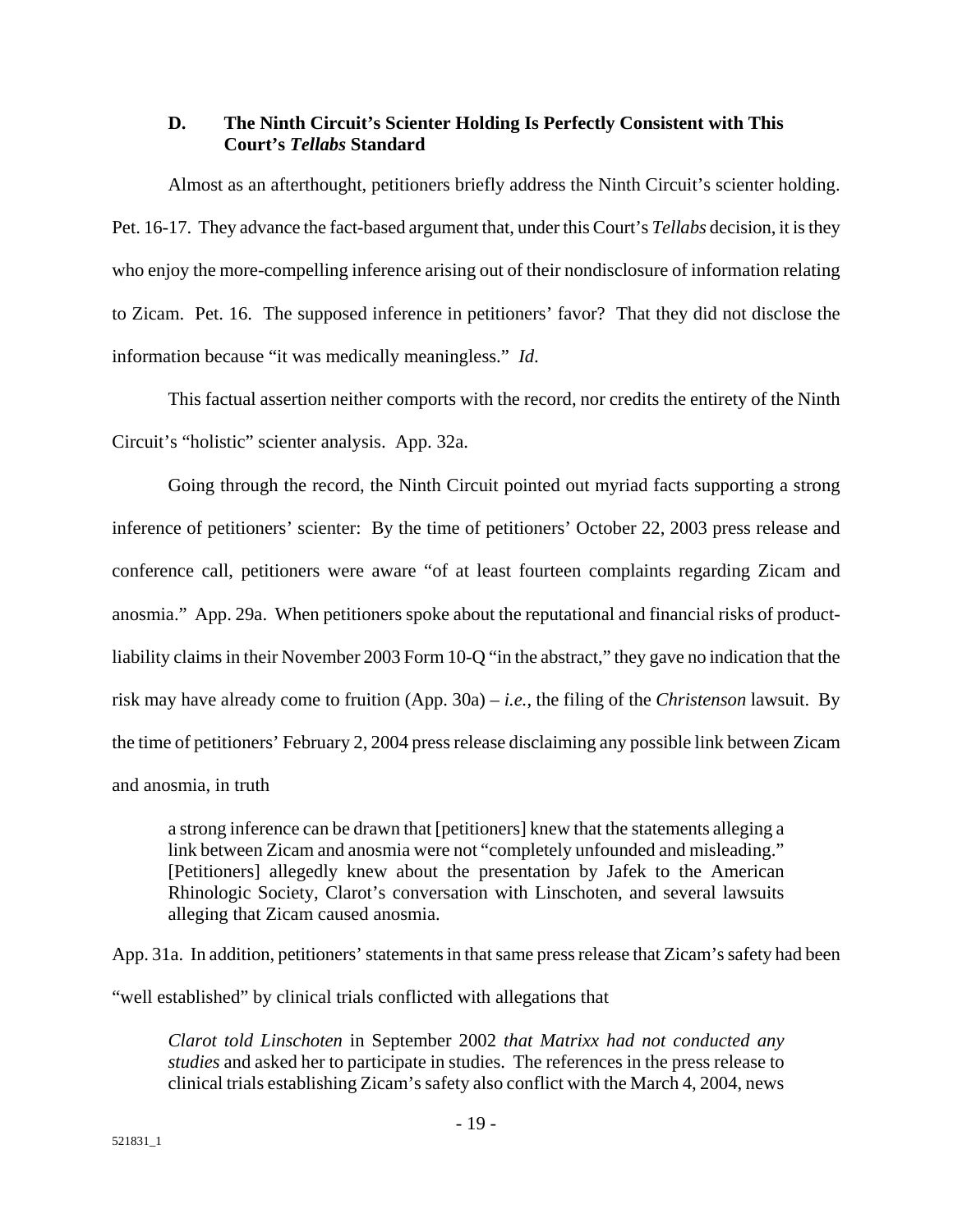report that *Matrixx did not know* if Zicam could cause anosmia and [had] formed a medical advisory panel to conduct studies.

*Id.* (emphasis added). The court also rejected the district court's (mistaken) belief that respondents had to have shown petitioners' "motive" to raise a strong inference of their scienter. App. 28a; App. 32a ("'the absence of a motive allegation is not fatal'") (quoting *Tellabs*, 551 U.S. at 325). Viewing respondents' Complaint as a whole, the scienter inference raised was "'cogent and at least as compelling' as any 'plausible nonculpable explanation[]'" for petitioners' conduct. App. 33a (quoting *Tellabs*, 551 U.S. at 324).

In light of the foregoing fact-specific analysis, the Ninth Circuit's scienter holding was wholly consistent with this Court's admonition to consider a complaint's "allegations holistically." *Tellabs*, 551 U.S. at 326. It also was consonant with other circuits' similar reasoning concerning defendants' public statements in the face of undisclosed, contradictory information. *See, e.g.*, *Fla. State Bd. of Admin. v. Green Tree Fin. Corp.*, 270 F.3d 645, 665 (8th Cir. 2001) (one of the "classic fact patterns" giving rise to a strong scienter inference is that defendants made certain statements "when they knew facts or had access to information suggesting that their public statements were materially inaccurate") (collecting cases); *Helwig v. Vencor, Inc.*, 251 F.3d 540, 552 (6th Cir. 2001) (en banc) (defendants' "disregard of the most current factual information" while making statements into the market is one of the "fixed constellations of facts that courts have found probative of securities fraud").

Petitioners' attempt to disparage the undisclosed information regarding Zicam's link with anosmia as "medically meaningless," and to defend the district court's elevation of "statistical significance" to the sole scienter inquiry, necessarily fail.

\* \* \* \*